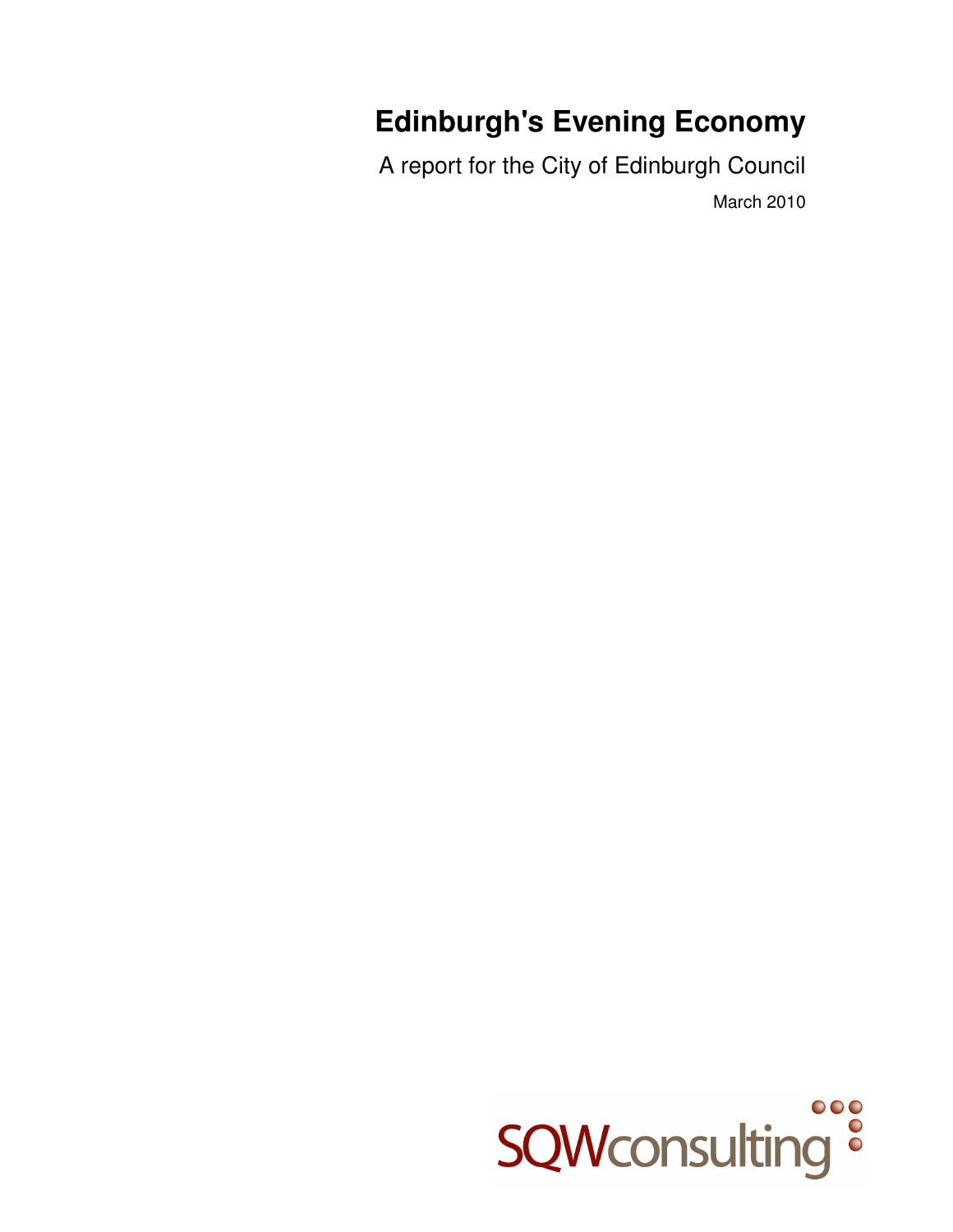## **Contents**

| Contact:     | Julie Ramage           | Tel:  | 0131 225 4007 | email: jramage@sqw.co.uk |
|--------------|------------------------|-------|---------------|--------------------------|
| Approved by: | <b>Bruce Macdonald</b> | Date: | 29/03/10      |                          |
|              | Associate Director     |       |               |                          |

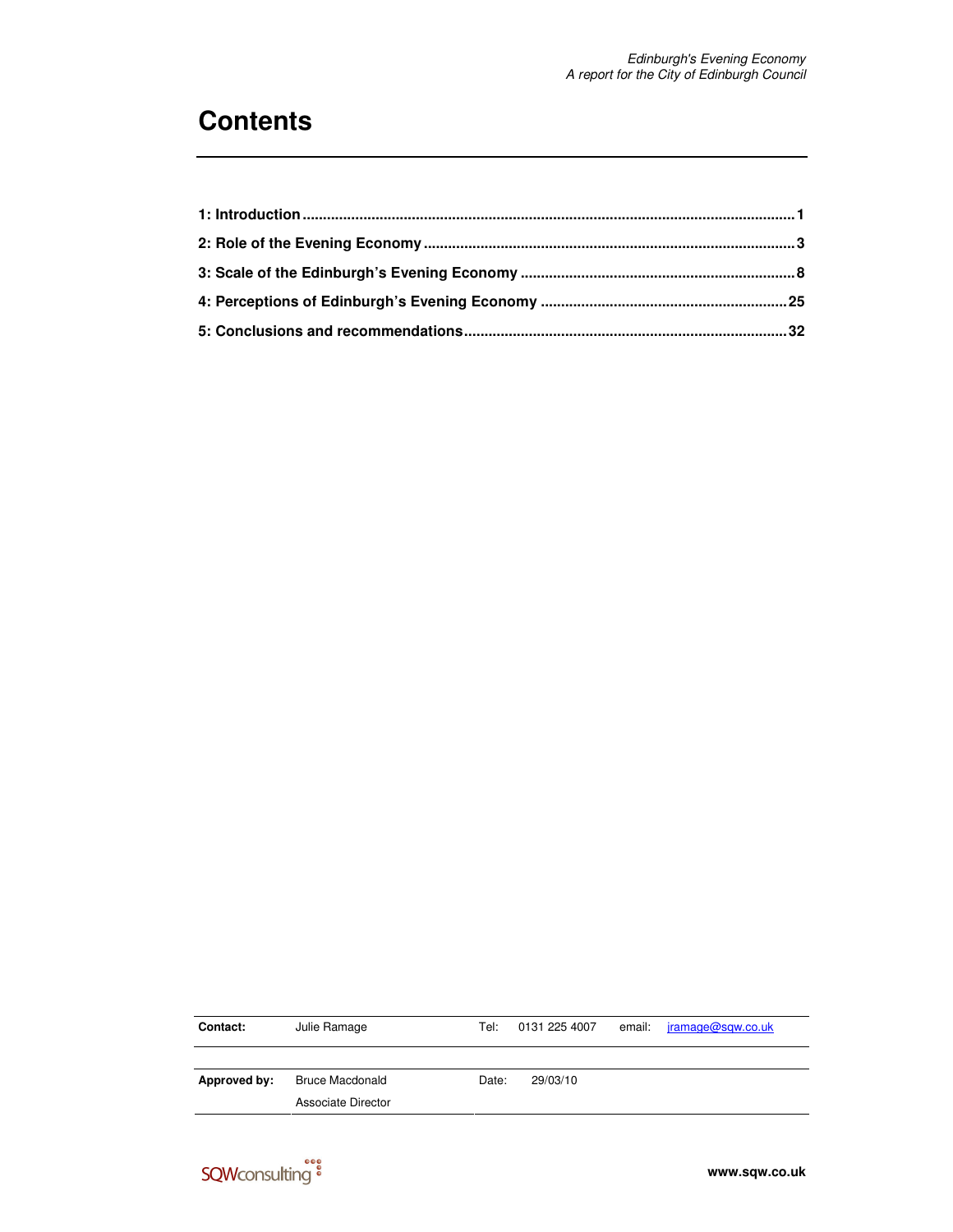## **1: Introduction**

## Introduction to the study

- 1.1 SQW was commissioned to carry out research to investigate the scale of Edinburgh's Evening Economy. The focus of this research is on identifying the scale in terms of the number of businesses and jobs that are directly supported and the Gross Value Added (GVA) that these businesses (and employees) generate. The research also discusses some of the wider literature on the Evening Economy and the positive and negative aspects of the perception of Edinburgh (by visitors and residents).
- 1.2 For the purposes of carrying out the quantification and calculations in this report, the Evening Economy is defined in terms of businesses falling within the main relevant SIC codes as recorded in the Annual Business Enquiry (ABI). This analysis uses three broad categories of Evening Economy business: accommodation (including hotels, camping sites and other provision of short-stay accommodation), restaurants and bars.
- 1.3 It is also important to recognise that other types of business such as theatres, cinemas and casinos play a prominent part of the Evening Economy, but are not all easily classified using SIC codes. While it would be possible to identify the relevant businesses in Edinburgh from our own knowledge and through consultation, it would not then be possible to compare Edinburgh with other cities on the same basis. Therefore these businesses have not been included. The Evening Economy, as defined within this report, includes a majority of businesses that sell alcohol, as well as some that may not (e.g. take away food shops etc).
- 1.4 In interpreting the findings of this research, a number of issues should be kept in mind. The analysis in this report describes the *scale* of the number and activity of Evening Economy businesses rather than what might happen if there were any changes in how they are managed.
- 1.5 Secondly, there is also an issue about causation. The Evening Economy may influence visiting, studying, living and investing but, equally, it is also a result of them, growing to meet the demands of the city's residents and visitors. They are mutually supportive which makes it difficult to say, for example students come to Edinburgh for the nightlife, when it is probably equally true that nightlife develops to profit from large number of students.
- 1.6 It is helpful to consider the activity of Evening Economy businesses initially like any others. People invest in them, employ staff and offer services to meet the demands of customers, as in any other business. The difference for many of these businesses is that they involve the sale of alcohol, which is associated with anti-social behaviour; it is argued that this can have negative effects on other groups, impose costs for individuals and for the public sector.
- 1.7 This has a number of effects, but specifically requires effective management of evening activity within the city centre, allowing residents and visitors to enjoy their time while minimising the negative effects on other residents and on perceptions of the city that could, in the longer term, damage the city's reputation.

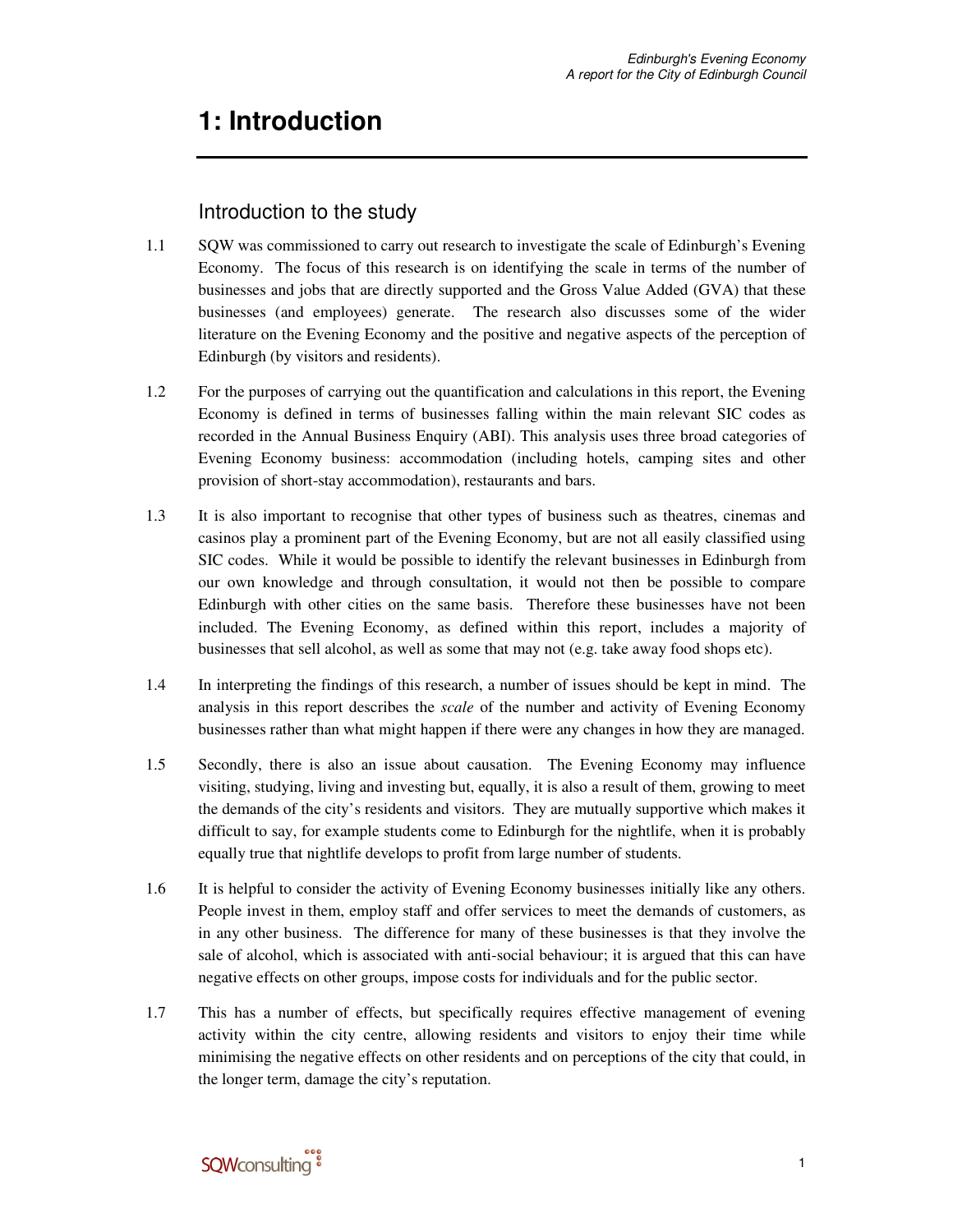- 1.8 We have looked at the issue from the level of the city economy rather than from the point of view of residents (which we understand is being covered by other work). There are inevitably cases of anti-social behaviour of varies levels of seriousness in the city centre which will have direct impacts on some residents and visitors. The issue here is at what point this becomes such a widely perceived problem that it reduces overall levels of demand and ultimately harms the Edinburgh economy. Alternatively, over-management or restrictions could also reduce the attractiveness of the city to visitors, reducing demand and impacting on the economy.
- 1.9 The report considers the current scale and perceptions of the Evening Economy from available sources and we suggest that monitoring these perceptions is crucial in determining whether there is a risk that the activities of the Evening Economy and its management are having a detrimental effect.

## Methodology

- 1.10 Our methodology has been desk based involving:
	- a literature review of published studies on the Evening Economy and Night-time Economy strategies from other local authorities and areas of the UK
	- an analysis of data sources such as Annual Business Enquiry (ABI), City of Edinburgh Licensing Board data and Scottish Government published data
	- a review of previous research relating to visitor perceptions such as the latest Edinburgh Visitor Survey, STEAM data and Business Improvement District (BID) Benchmark of Attitudes Survey.
- 1.11 In addition, we carried out a small number of consultations with stakeholders including representatives from City of Edinburgh Council licensing team, Destination Edinburgh and the Beer and Pub Association.
- 1.12 The remainder of this document is set out as follows:
	- In Section 2 we provide a discussion of the importance of the Evening Economy, with reference to other published literature.
	- In Section 3 we give a quantitative assessment of Edinburgh's Evening Economy.
	- Section 4 looks at Edinburgh's Evening Economy and the perceptions associated with it.
	- Section 5 provides some conclusions from this work and recommendations for the client.

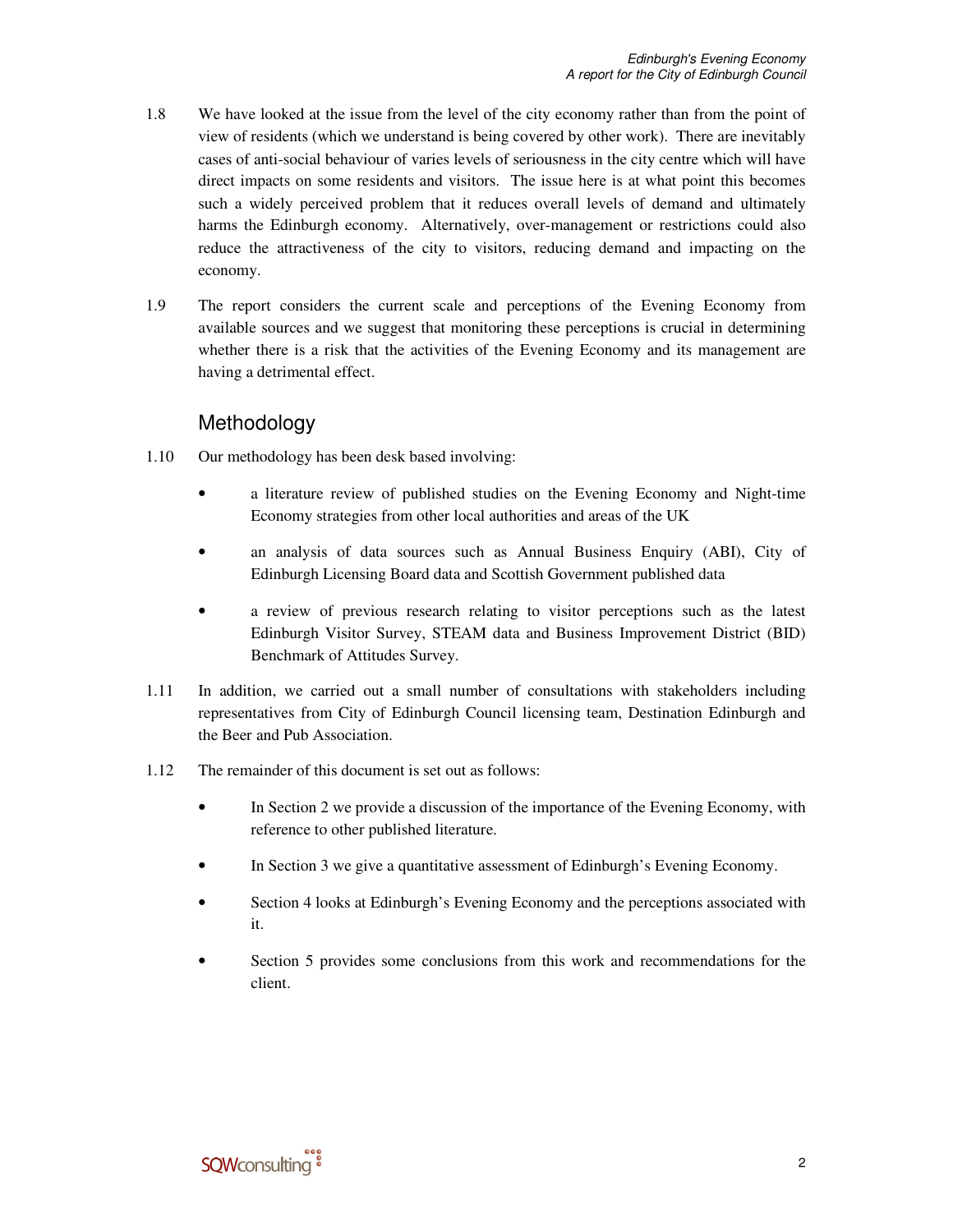## **2: Role of the Evening Economy**

- 2.1 There are huge benefits to the City of having a thriving Evening Economy:
	- it is an integral part of the cultural offer for visitors, tourists and residents
	- it contributes to the image of Edinburgh as a vibrant capital city
	- it is an important source of employment for residents
	- it helps make the City attractive to a variety of people, including both the students and knowledge-sector workers that are so important to other parts of its economy.
- 2.2 The majority of the firms that are engaged in the Evening Economy derive large proportions of their total income between the hours of 6pm and 6am – with a heavy weighting towards the weekends. In particular, business activities related to alcohol feature significantly in the Evening Economy although clearly restaurants and cultural/leisure venues are also important, as are hotels.
- 2.3 At the UK level, the turnover of the pub and club industry was estimated to generate 3% of GDP. The numbers of licensed premises having increased by over 30% over the past quarter of a century and the sector employing around one million people, creating 'one in five of all new jobs' (Home Office,  $2000$ <sup>1</sup>.

## Why the interest in the Evening Economy?

- 2.4 Interest in the Evening Economy in many places has been linked to a more general interest in revitalising town-centres. Developing a "vibrant" town centre to compete with "out-of-town" developments (shopping malls, leisure complexes). This includes a range of integrated measures aimed at improving their attraction, safety and diversity. A key concept in this is the promotion of the "Evening Economy".
- 2.5 At one level this was about meeting latent demand for consumption. In some cases, the hours immediately after the usual shop closing time  $(5.30 - 7 \text{pm})$  were seen as a wasted opportunity when people were keen to continue shopping at these times. For example, from the primary research that was carried out in York, 40% of respondents indicated that evening shopping would encourage them to come into the city centre. The researchers from that study concluded that as 35% of visitor expenditure was on shopping, the city has been missing out on potential revenue from visitors (and residents) by not offering a co-ordinated late-night shopping experience.
- 2.6 At a broader level, an argument put forward by Richard Florida and others in relation to the growth of cities was also placing a high level of importance on the Evening Economy in creating places that are attractors of talent, creativity, entrepreneurship and wealth. For example, Florida regarded the Evening Economy as a key attractor of members of what

<sup>-</sup>1 http://www.esrc.ac.uk/ESRCInfoCentre/about/CI/CP/research\_publications/seven\_sins/gluttony/nighttime.aspx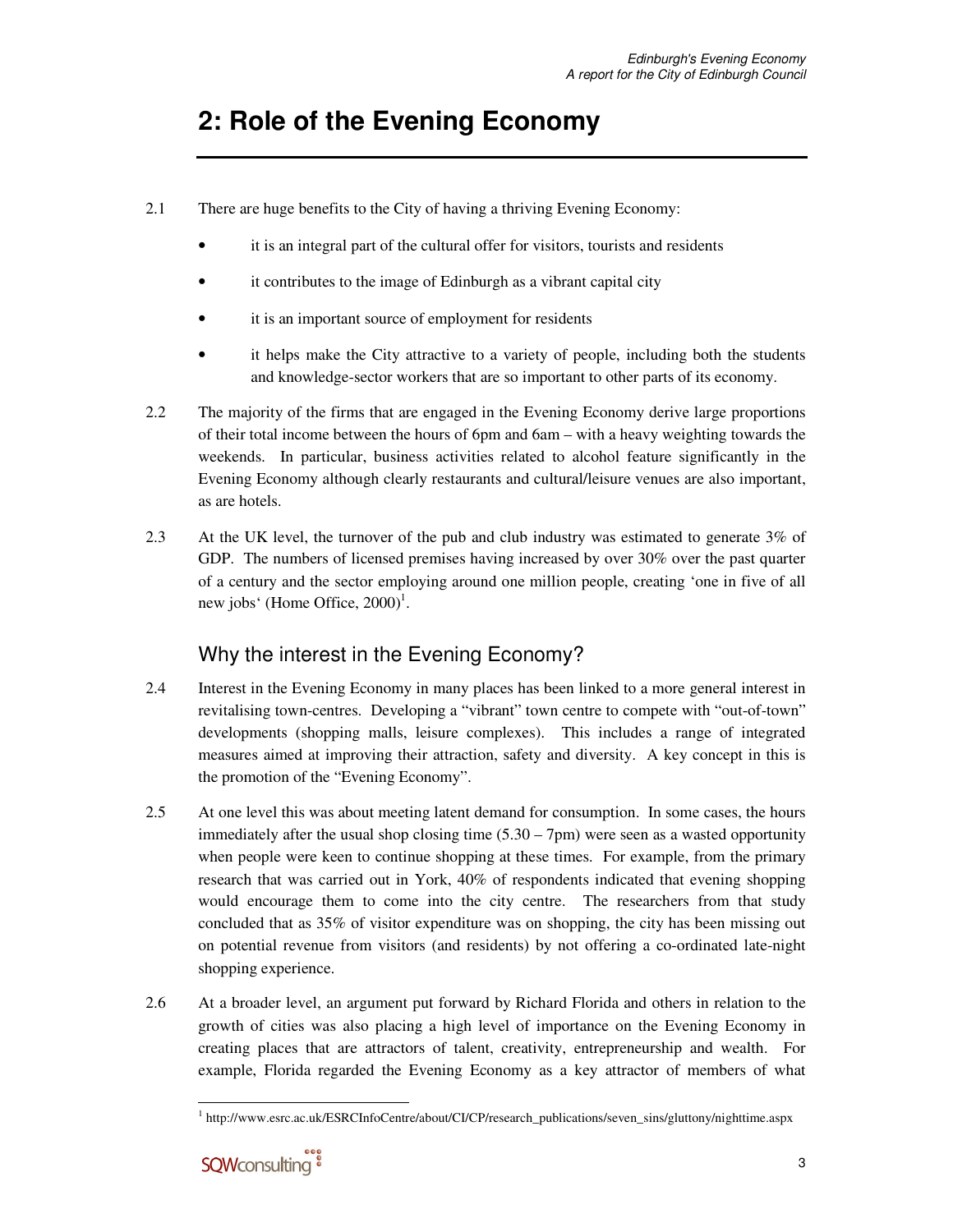Florida has termed "*the creative class"* that are considered to be critical for growth within cities in the age of the knowledge economy<sup>2</sup>.

- 2.7 Glaeser, Kolko and Saiz  $(2001)^3$  report that "consumer and personal service industries such as restaurants, theatres, and museums tend to be localized and thus demand geographical closeness between producer and consumer. Lloyd and Clark  $(2001)^4$  as well as Florida  $(2002)^5$  stress the role of lifestyle – in the form of entertainment, nightlife, culture, and so on – in attracting educated populations. Florida (2002) introduces a measure of observed locational preferences of the producers of artistic and cultural amenities, the "bohemian index," and found it to be associated with concentrations of human capital and innovation.
- 2.8 Along similar lines, linkages have been made between cultural and creative regeneration within cities, and the establishment of the Evening Economy. Advocates of this approach have argued not only for support of cultural "production" as well as "performance" (that is support for the wider creative and cultural industries alongside venue/performance management) but also for activities to stretch into the evening as well as being available during the day time. "*It is important that as many venues as possible should remain open in the evenings as well as during the day*."<sup>6</sup>
- 2.9 In their 1995 paper, Lovatt and O'Connor<sup>7</sup>, talked about the night-life of a city "not as a problem for local authorities, but as both a source of new opportunities for creative industries development, and as part of a creative milieu that gives a city or region a dynamic image, and acts as an attractor to creative personnel in globally networked new economy industries" and went beyond this to consider the night-time economy of a city "as a factor in the development of sustainable creative infrastructure, and as a potential source of locational advantage in a globalised economy".
- 2.10 It is evident that cities are competing on all sorts of levels for entrepreneurs and inwardly investing employers, for talented employees, for students and for visitors. The quality of Evening Economy can be seen as an important factor influencing perceptions of these cities.
- 2.11 The growth of the Evening Economy has been seen as a key element of regeneration for many city centres (e.g. Manchester, Newcastle Gateshead, Belfast, Dublin) where the re-vitalisation of the city centre has been led by improvements in both the infrastructures and services

<sup>&</sup>lt;sup>2</sup> The distinguishing characteristic of the creative class is that its members engage in work whose function is to "create meaningful new forms." The super- creative core of this new class includes scientists and engineers, university professors, poets and novelists, artists, entertainers, actors, designers, and architects, as well as the "thought leadership" of modern society: nonfiction writers, editors, cultural figures, think-tank researchers, analysts, and other opinion-makers.

The creative class also includes "creative professionals" who work in a wide range of knowledge-intensive industries such as high-tech sectors, financial services, the legal and healthcare professions, and business management. These people engage in creative problem-solving, drawing on complex bodies of knowledge to solve specific problems. Doing so typically requires a high degree of formal education and thus a high level of human capital. People who do this kind of work may sometimes come up with methods or products that turn out to be widely useful, but it's not part of the basic job description. What they are required to do regularly is think on their own. They apply or combine standard approaches in unique ways to fit the situation, exercise a great deal of judgment, perhaps try something radically new from time to time.

<sup>3</sup> Glaeser, E. L., Kolko. J., and Saiz, A. *Consumer city*, 2001

<sup>4</sup> Lloyd, R. and Nichols Clark, T. *The City as an Entertainment Machine*, 2001

<sup>5</sup> Florida, R. *The Rise of the Creative Class. And How It's Transforming Work, Leisure and Everyday Life*, 2002

<sup>6</sup> Montgomery, J. *Cultural Quarters Briefing Note*

<sup>7</sup> Lovatt, A and O'Connor, *Cities and the Night-time Economy*, 1995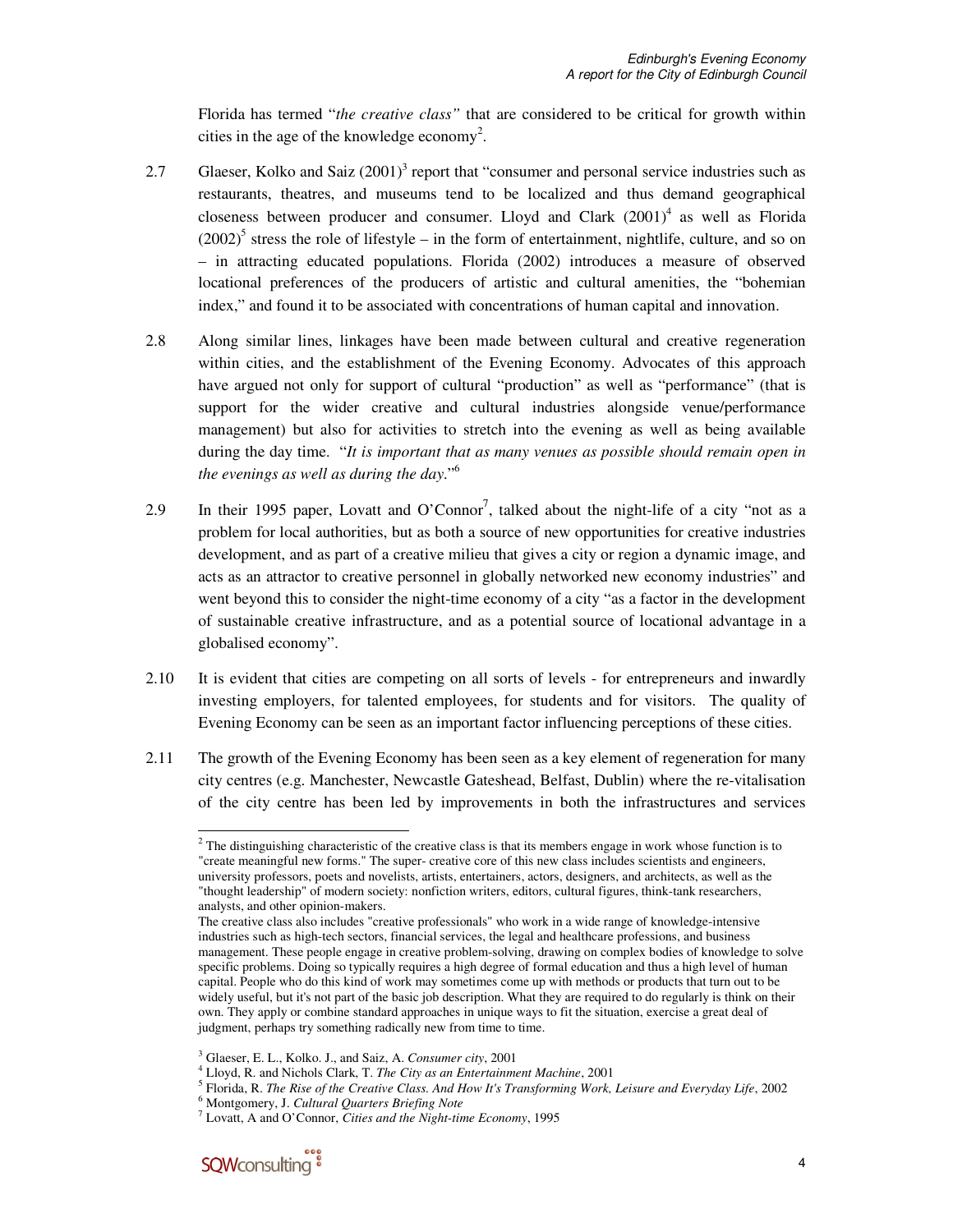available. In many town and city centre development strategies, the development of a healthy Evening Economy has been a key feature of the "place-making".

- 2.12 The "holy grail" from a planning perspective, is to create a European style Evening Economy based on:
	- shops opening into the early evening
	- so-called "café culture"
	- street entertainment
	- cultural consumption taking place into the evening
	- a range of ages including families involved.
- 2.13 This is reflected in the vision of many of the Evening Economy Strategies that were developed by local authorities (mainly in the early 2000s). For example, to quote just one example, the aims of the Belfast Evening Economy More Time campaign<sup>8</sup> were to:
	- increase trade in shops, cafés, bars, restaurants and private businesses
	- drive and increase footfall in Belfast City Centre between 5pm and 8pm
	- increase the attractiveness and vibrancy of the city centre
	- create a pleasurable city centre experience for visitors and locals
	- ensure that Belfast continues to develop into a vibrant cosmopolitan European city.
- 2.14 Some progress has been made in some areas towards this vision and many local authorities, for example, have scheduled special events and festivals taking place during the evening targeted at families and have given licenses for late night continental markets and street entertainment etc.
- 2.15 However, these specially orchestrated events and features do not tend to happen here without public sector intervention. The vision is based around Southern European cultures where:
	- there is more of a focus on extended families
	- the evening meal is traditionally eaten later than in the UK
	- there is a different attitude to, and consumption patterns for alcohol
	- the weather is more conducive to outdoor dining and entertainment in the evening.
- 2.16 The culture in the UK is far from matching this idyll and attempts to develop the evening and night time economies in town and city centres have sometimes resulted in social and cultural problems. Even some of those that espoused the virtues of the "24 hour city" during the

-

<sup>8</sup> http://www.belfastcity.gov.uk/moretime/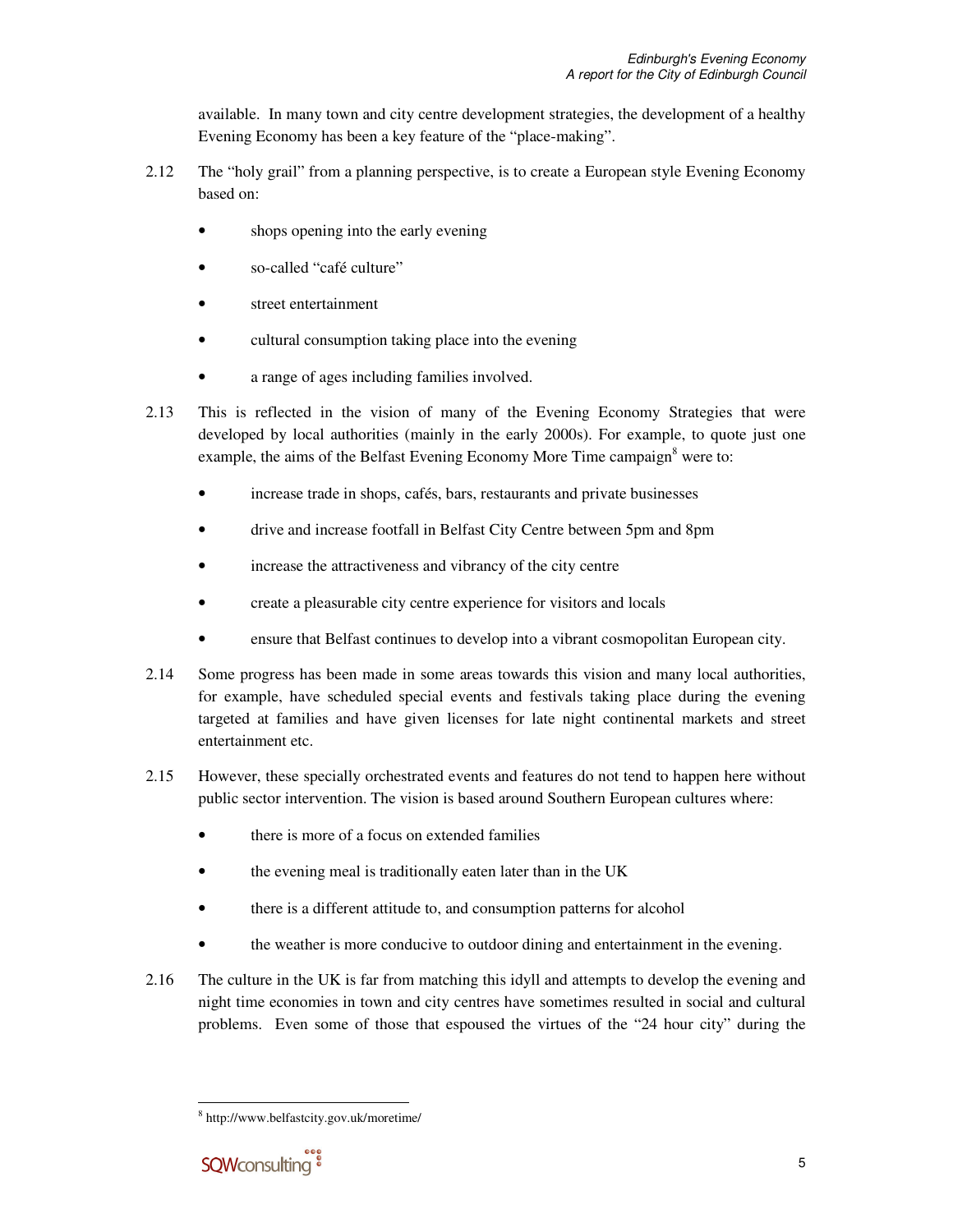1980s and 1990s have had to admit that "*18 hours is about enough*" and that there is a need "for people to sleep"<sup>9</sup>.

- 2.17 Some commentators (e.g. Hannah Mummery<sup>10</sup>) have focussed on the growth of "super-pubs" and the large leisure chains and blamed "rogue operators" for having an irresponsible approach within the evening or night-time economy. In her work for the Civic Trust, Mummery points out that many of the "hot-spots" of unrest in town centres are dominated by large corporate venues, which typically operate aggressive discounting and promotional techniques to sell alcohol. Some cities have put restrictions on the size and volume of new pubs. In Berlin, establishments are restricted to a maximum of 50 seats and 80 square metres $^{11}$ .
- 2.18 But usually, in economic terms, the benefits are regarded as outweighing any disbenefits and the main concern is about establishing suitable approaches to management and control of areas affected. This is illustrated, for example, in a recent study of London's Night Time Economy<sup>12</sup>. This report showed that over half of the boroughs consulted identified that latenight activities had become a major issue for their borough (back in 2002). However, only four said that such activities would not be encouraged, while almost all the other boroughs were still keen to encourage more evening and late-night activity in order to support employment and output among related businesses. This study also found many respondents pointing out that the main problem is how to reconcile evening and late-night uses with nearby residential uses especially when their regeneration strategies had focussed on promoting more housing within town centre locations.

### Promoting responsible behaviour in the evening economies

- 2.19 In Manchester, it was noted that the majority of violent or troublesome incidents were linked to a minority of venues. As a reaction to this, the local authority introduced a scheme called "Best Bar None" that rewards well managed bars and pubs. Similar schemes have been introduced by a number of other towns and cities across the UK.
- 2.20 In other cities, schemes have been introduced to support a broader mix of activities taking place in the evening. For example, Gloucester, scheduled a programme of events (including a Rugby festival, jazz evenings gigs and concerts) that went on into the evening and encouraged the growth of late-night shopping, ghost and heritage tours, restaurant guides for residents and other marketing initiatives to encourage further use of the centre during the evening<sup>13</sup>.
- 2.21 In 2007, the local authority in Hastings was faced with the problem that alcohol-related behaviour during the evenings was creating such a high level of crime and disorder that it was putting off visitors to the town. In response to the problem, a scheme (co-ordinated by town centre management, with support from the town and county councils, police, the regional development agency, retailers and members of the local education and voluntary sectors) Late and Live was devised to attract a wider evening audience by combining opportunities for

 9 Montgomery, J. The Evening Economy and Night Time Disorder.

http://www.urbancultures.com.au/uploads/The%20Evening%20Economy%20and%20N.doc

 $10$  Night Vision – Town Centres for All, The Civic Trust,

<sup>&</sup>lt;sup>11</sup> According to the Wolverhampton Evening Economy Action Plan, 2005

<sup>12</sup> Greater London Authority, *Late-Night London: Planning and Managing the Late-Night Economy*, June 2002

<sup>&</sup>lt;sup>13</sup> Gloucester Evening and Nighttime Economy Strategy, 2005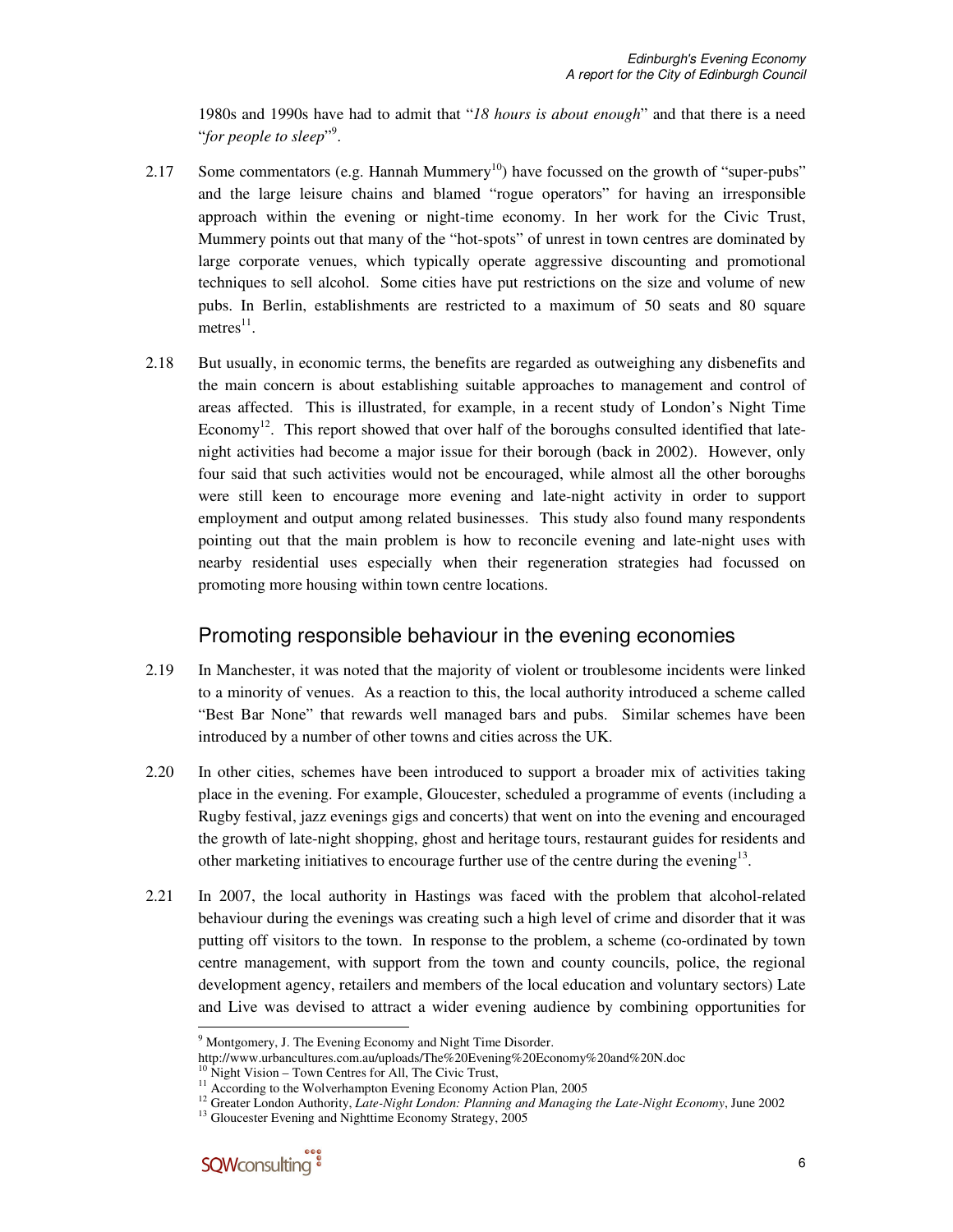shopping and dining with a programme of arts and entertainment. This widely-advertised initiative formed the central feature of a series of interventions to reduce crime and disorder and provide public reassurance about safety and security, including the provision of late toilets, covered taxi ranks overseen by security marshals, escorted bus services, youth diversionary projects and environmental improvements. In this case around fifty retailers have consistently supported the project by trading until 8 pm on Thursdays and there has been a varied programme of free, alfresco art and entertainment - ranging from a 'Battle of the Bands' to Glyndebourne Opera<sup>14</sup>.

#### **Conclusions**

- 2.22 All town and city centres face the problems of simultaneously encouraging a vibrant Evening Economy and managing these activities to limit negative effects. The literature and examples suggest that good city centre management is the key. The Evening Economy develops both in response to demand (visitors and residents create a market which offers profitable opportunities), but can also help to generate its own demand, by further attracting students, investment, businesses, tourists and residents. The result is that the scale of activity is determined by catchment area, local income, student numbers and tourists.
- 2.23 Where this is well managed it can generate positive spillovers supporting tourism, investment etc, but where it is not it can have negative effect, causing problems which in turn will damage the city's reputation leading to a reduction in tourism and investment. There are two further points to make. Aside from any additional costs of managing a vibrant Evening Economy (which falls on tax payers) most of the negative effects are likely to impact on a smaller number of local residents. These negative effects can be caused by a number of factors, perhaps including the smoking ban which has led to more people outside premises and presumably more noise for neighbours. Dealing with this comes down to effective management rather than any "economic" solution, but, it becomes a wider issue where the negative effects start to actually deter visitors, investment etc. and this is where our suggested approaches to monitoring come in later in the report.
- 2.24 The second point is that there is a self–reinforcing nature to these effects. A good reputation, a vibrant and diverse offer and good management will contribute to further investment and more visitors, which in turn will further strengthen the Evening Economy; a virtuous spiral. The same can happen in a negative way. Developing a poor reputation as a result of a limited offer and poor management will reduce investment and visitors, which further limits the level and quality of activity and the can further damage the city's reputation.

<sup>-</sup><sup>14</sup> http://www.atcm.org/uploads/DOCS/184-360-Hastings-Managingtheeveningeconomy.pdf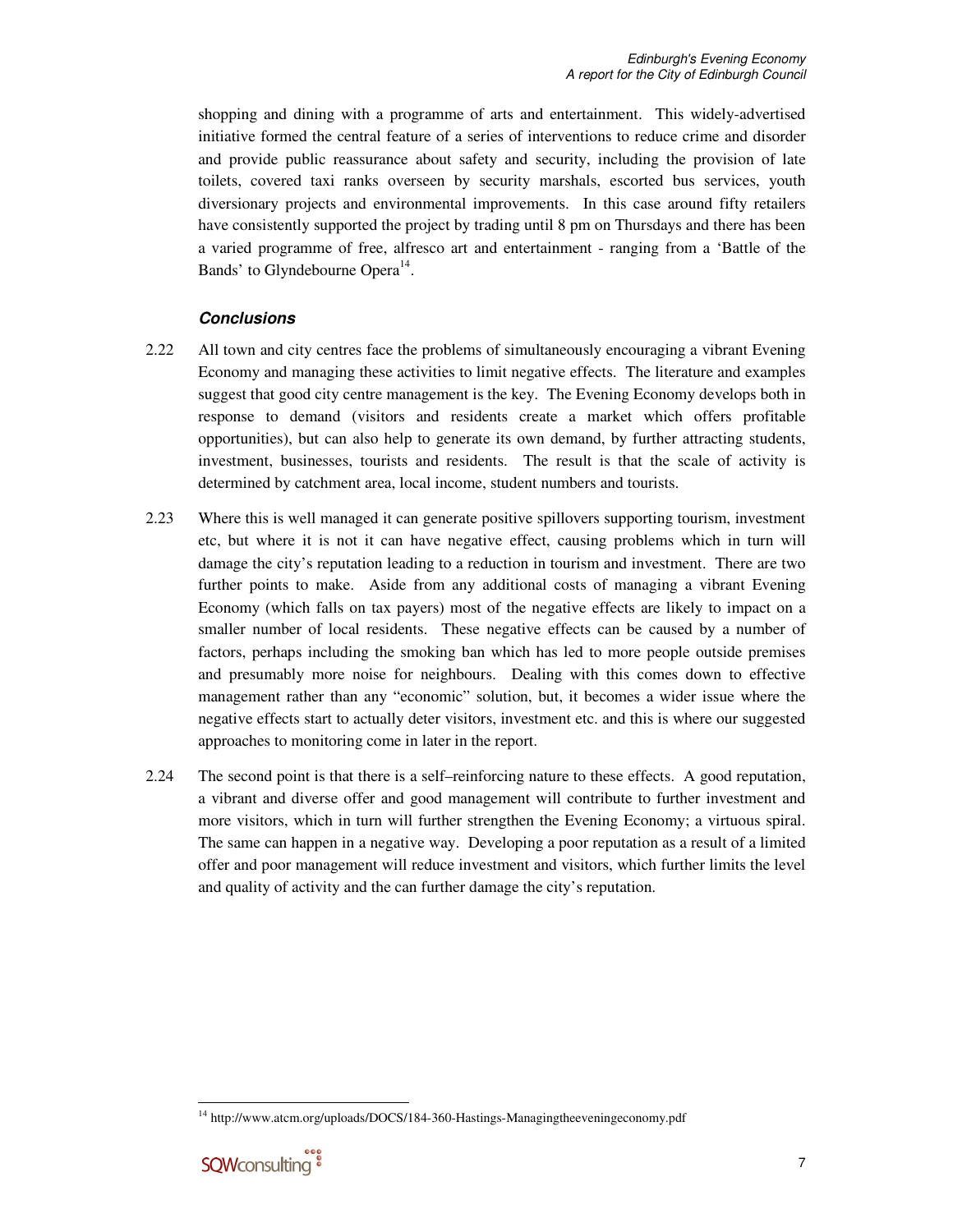## **3: Scale of the Edinburgh's Evening Economy**

## Introduction to quantitative analysis

- 3.1 The starting point is to consider how big Edinburgh's Evening Economy is relative to others. In this section, we take a quantitative approach to estimate its scale in terms of:
	- business stock
	- employment
	- Gross Value Added (GVA).
- 3.2 Throughout we have used two geographies the local authority (i.e. city wide) area and also the city centre ward. Comparison has also been made with other cities and city centre's in order to identify relative scale.

#### **City centre**

- 3.3 Edinburgh city centre, for the purposes of this research defined is by the boundary of Ward 11: City Centre. This includes the New Town and Old Town and stretches from Haymarket in the West to Abbeyhill in the East. This is shown in the following map.
- 3.4 Edinburgh City Centre ward is unusual in that it covers a large proportion of all Edinburgh's business activity. In terms of the number of the number of businesses the ward has the fifth largest number of business units in the UK, so we would expect the number of Evening Economy businesses also to be high.

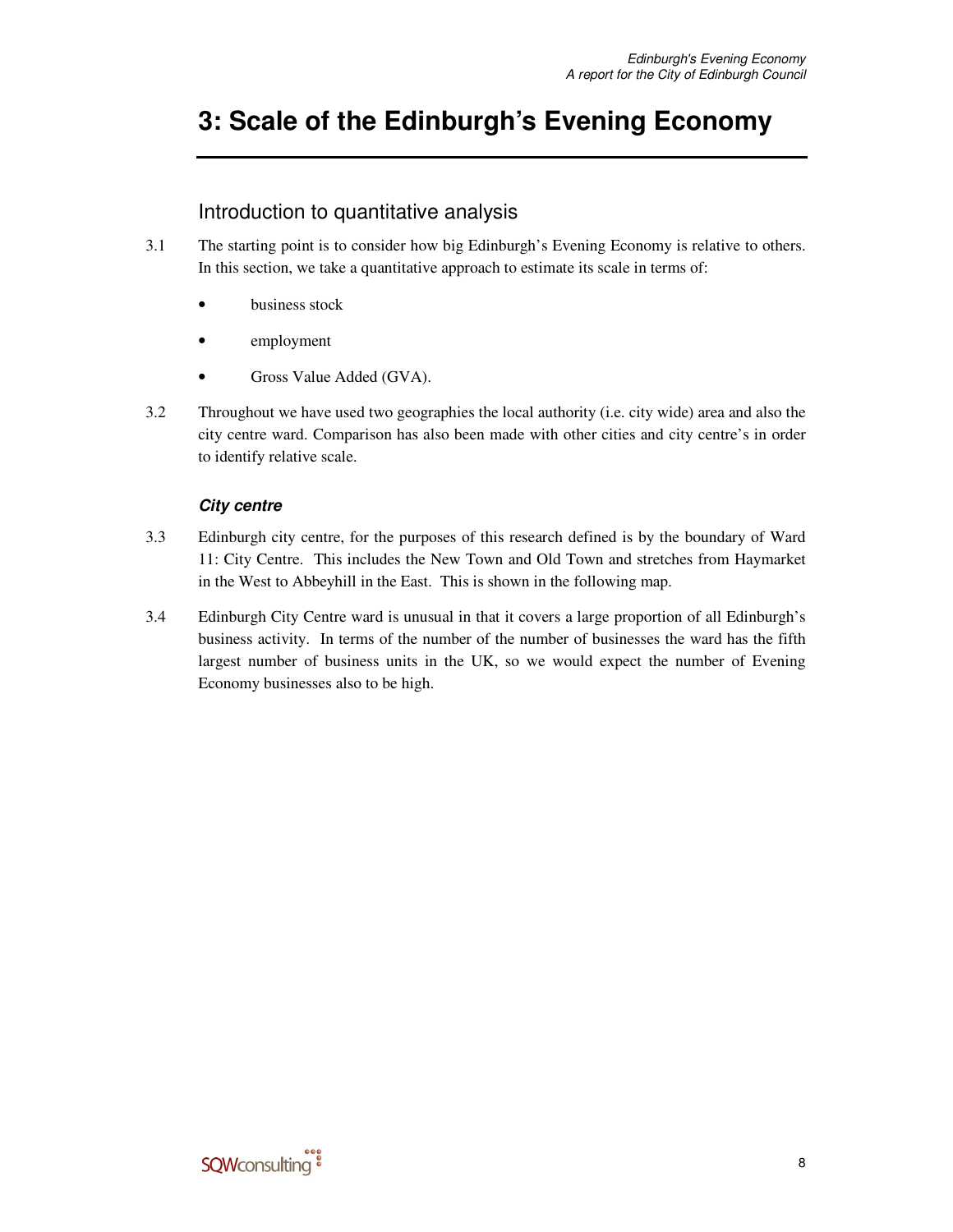



*Source: City of Edinburgh Council* 

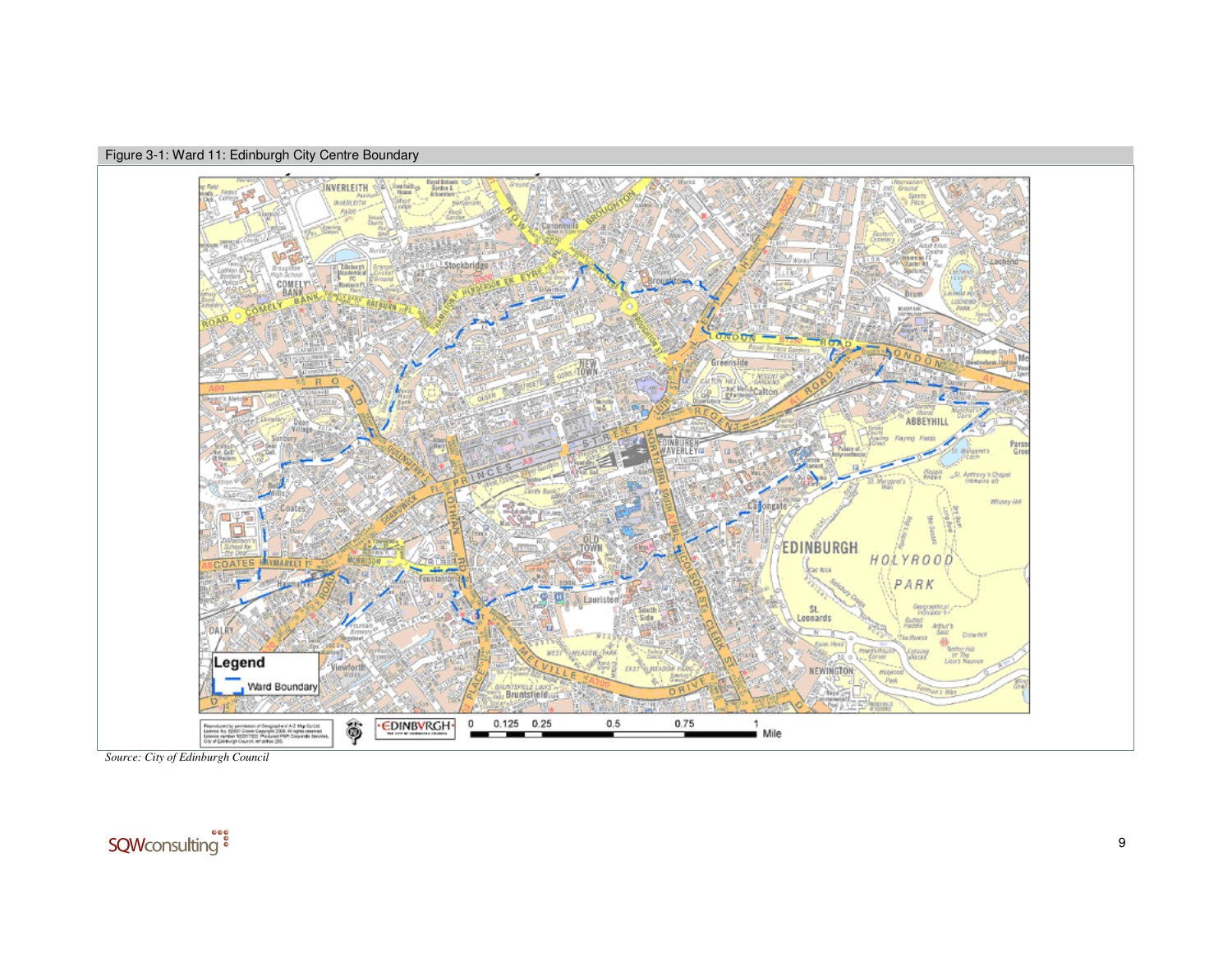## Business base

- 3.5 This section identifies the number of 'Evening Economy' related businesses located within Edinburgh city centre. This is then analysed in a number of ways, looking at how Edinburgh compares to other cities throughout the UK and, within the city, how Ward 11 compares to other areas of Edinburgh. In order to identify the number of Evening Economy businesses that are located in the city centre and in Edinburgh as a whole, two different sources have been used:
	- City of Edinburgh Licensing Board data
	- Annual Business Inquiry.

#### **City of Edinburgh Licensing Board**

3.6 Licensing data provides a complete assessment of the number of 'Evening Economy' related businesses serving alcohol which operate within the city. Table 3-1 shows the number of licensed premises in Edinburgh in each year between 2000 and 2007. Public houses make up more than half of the total number of on-sales premises, with restaurants and hotels making up a further quarter of all licensed premises.

|                             |       |       | , , , |       |       |       |       |       |
|-----------------------------|-------|-------|-------|-------|-------|-------|-------|-------|
| <b>Type</b>                 | 2000  | 2001  | 2002  | 2003  | 2004  | 2005  | 2006  | 2007  |
| Public house                | 739   | 772   | 750   | 747   | 747   | 737   | 733   | 732   |
| Restaurant                  | 183   | 192   | 186   | 186   | 185   | 181   | 174   | 181   |
| Hotel                       | 151   | 161   | 154   | 151   | 141   | 145   | 143   | 147   |
| Entertainment <sup>15</sup> | 86    | 92    | 94    | 95    | 98    | 99    | 99    | 105   |
| Refreshment <sup>16</sup>   | 86    | 91    | 92    | 97    | 102   | 97    | 96    | 103   |
| <b>Restricted Hotel</b>     | 46    | 44    | 48    | 44    | 42    | 40    | 34    | 32    |
| <b>Total On-sales</b>       | 1,291 | 1,352 | 1,324 | 1,320 | 1,315 | 1,299 | 1,279 | 1,300 |
| Off-sales                   | 637   | 654   | 654   | 636   | 640   | 636   | 638   | 629   |
| <b>TOTAL</b>                | 1,928 | 2,006 | 1,978 | 1,956 | 1,955 | 1,935 | 1,917 | 1,929 |

Table 3-1: Number of liquor licences in Edinburgh by type, 2000 - 2007

*Source: Edinburgh City Council Licensing Dept<sup>17</sup>*

3.7 In terms of change over time, the number of licensed premises has remained remarkably steady between 2000 and 2007 with an additional nine licenses in 2007 compared to 2000. The number of entertainment and refreshment licenses has increased by 20% from a relatively low base while the number of public houses, restaurants and hotels has fallen slightly by 1%, 1% and 3% respectively. The fall in the number of licensed hotels in Edinburgh is mirrored by a similar fall in the Lothians and a larger fall of 13% across Scotland. However, in both

<sup>-</sup><sup>15</sup> For premises that offer entertainment for which an entrance fee is charged

<sup>&</sup>lt;sup>16</sup> Premises that serve food and drink (including alcoholic drinks for consumption on the premises) but which do not have a bar counter

<sup>&</sup>lt;sup>17</sup> Note that this licensing regime has now been superseded by the Licensing (Scotland) Act 2005 which has introduced a different system based around Premises and Personal licenses.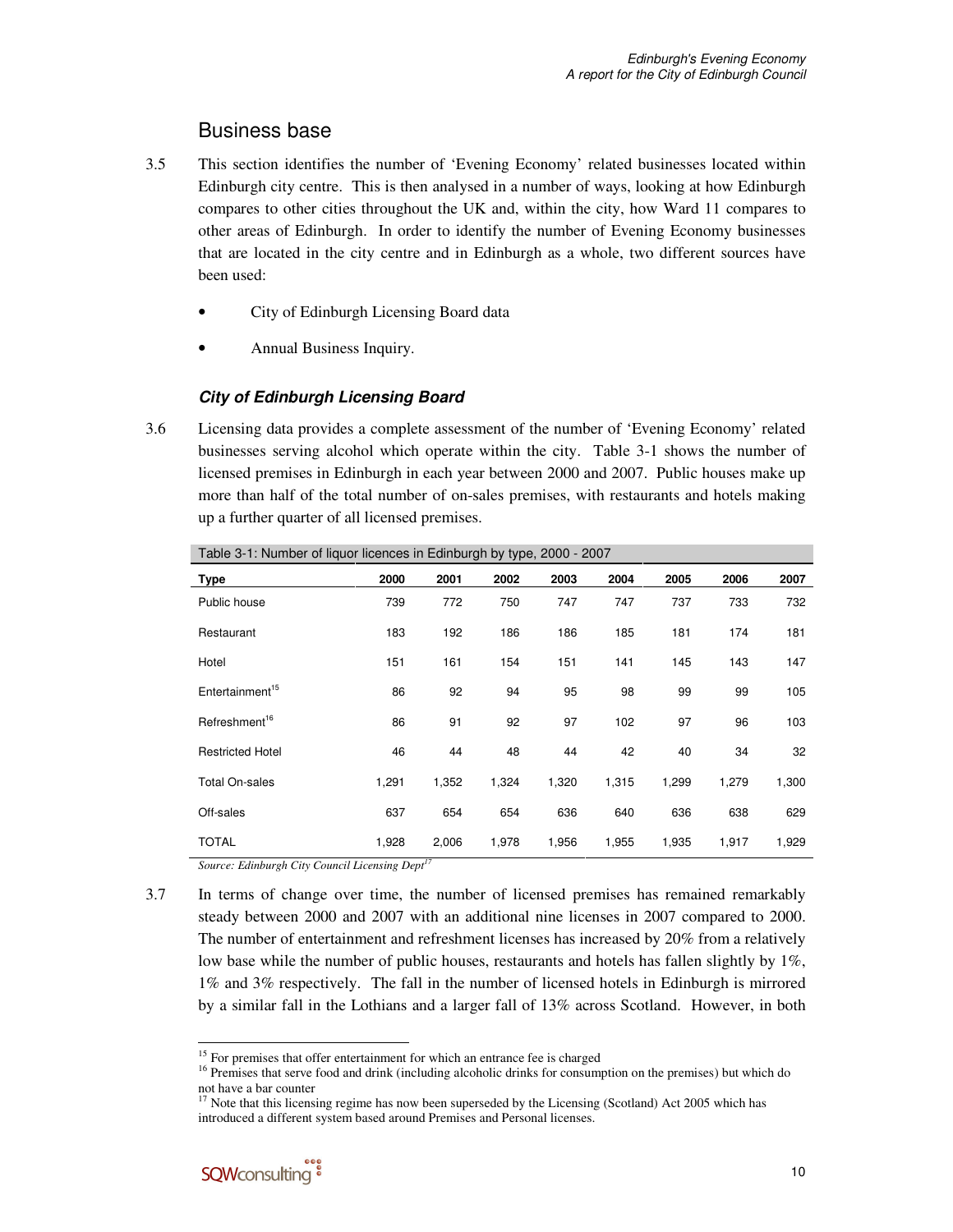the Lothians and Scotland, the number of public houses and restaurants has increased between 2001 and 2007.

3.8 Figure 3-2 shows the distribution of on-sales liquor licences by local authority across Scotland. The City of Edinburgh has the highest number of licensed premises of all authorities with only Glasgow having a comparable number.



*Source: Scottish Government, Scottish Liquor Licensing Statistics, 2007* 

3.9 Using the number of premises per 10,000 of the population (aged 18 and over) it is possible to compare the scale of Edinburgh's Evening Economy against other authorities. Research from the Scottish Government<sup>18</sup> shows that on this basis, Edinburgh has around  $25\%$  more licensed premises per head than the Scotland average. The difference is even more pronounced in the number of public houses with Edinburgh having 50% more public houses per head of population than the Scottish average. However, it is the more rural local authorities covering the Shetlands, Highlands, Orkney Argyll and Bute, Stirling, Dumfries and Galloway and Perth and Kinross which have the highest numbers of licensed premises given the size of their populations.

-

<sup>&</sup>lt;sup>18</sup> Scottish government, Scottish Liquor Licensing Statistics 2007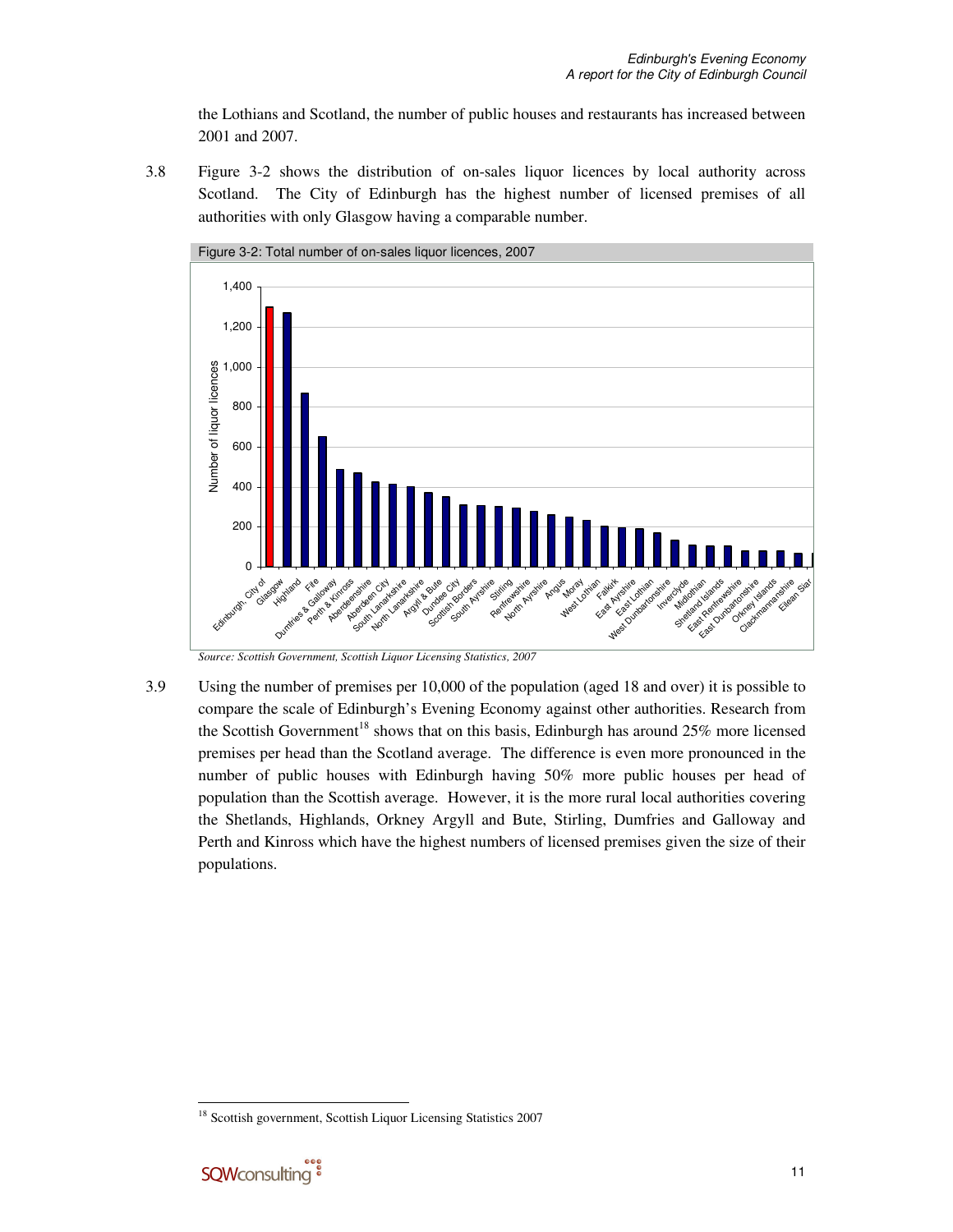

*Source: Scottish Government, Scottish Liquor Licensing Statistics, 2007* 

## Annual Business Inquiry

- 3.10 The Annual Business Inquiry (ABI) is a two-part survey of a representative sample of employers in the UK, collecting employment and financial information from a sample of approximately 78,000 businesses each year. The sample is stratified using SIC 2003 codes. While all large businesses (250 or more employees) are surveyed, smaller companies are sampled. For Wales and Scotland the company size threshold at which all businesses are sampled is lower.
- 3.11 The ABI measures the number of businesses using data units. Data units are roughly equivalent to workplaces but because of the way the data are collected two or more units can be present in the same workplace. For example, a bank may have several branches and offices in a city, each one of these would be counted as a separate data unit.

#### Defining the Evening Economy

- 3.12 The advantage of using ABI data is that it is available across years at a number of geographic and sectoral levels. Therefore, using this data allows comparison of Edinburgh's Evening Economy with other cities throughout the UK. ABI data is based on standard industrial classifications (SIC) which allow the Evening Economy to be defined in terms of the subsectors which make up the Evening Economy. These are:
	- 55.10 Hotels
	- 55.20 Camping sites and other provision of short-stay accommodation
		- $\geq$  55.21 Youth hostels and mountain refuges

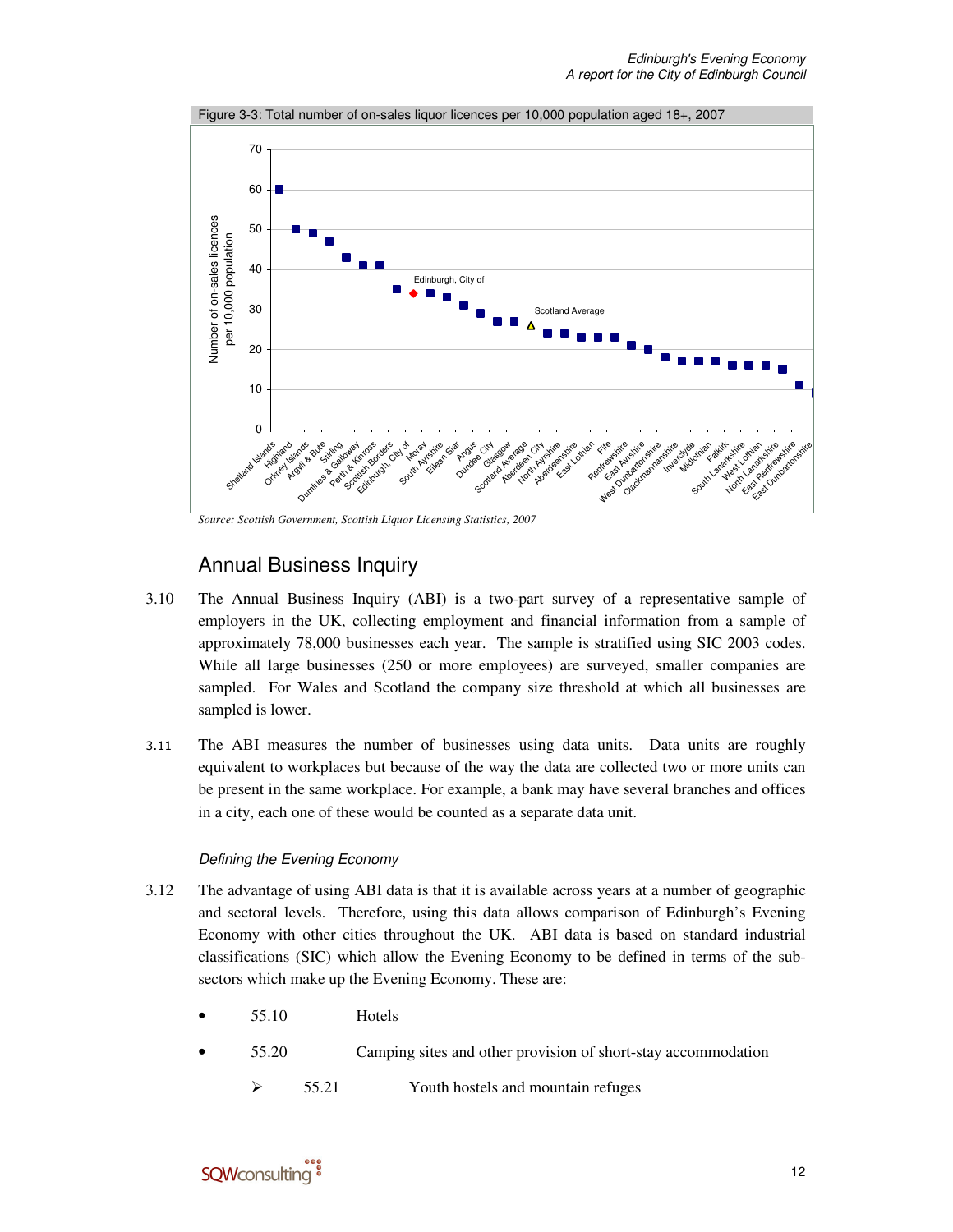| 55.22<br>Camping sites, including caravan sites |  |
|-------------------------------------------------|--|
|-------------------------------------------------|--|

- $\geq$  55.23 Other provision of lodgings not elsewhere classified
- 55.30 Restaurants

|               | 55.30/1 | <b>Licensed Restaurants</b>      |
|---------------|---------|----------------------------------|
| $\rightarrow$ | 55.30/2 | Unlicensed Restaurants and Cafes |
| $\rightarrow$ | 55.30/3 | Take-away food shops             |
|               | 55.30/4 | Take-away food mobile stands     |

- 55.40 Bars
	- $\geq$  55.40/1 Licensed clubs
	- $\geq$  55.40/2 Independent public houses and bars
	- $\geq$  55.40/3 Tenanted public houses and bars
	- $\geq$  55.40/4 Managed public houses and bars
- 3.13 Data is available at the 4 digit level (e.g. 55.30) but not at any levels below this. Therefore this analysis uses three broad categories of Evening Economy business: accommodation (including hotels, camping sites and other provision of short-stay accommodation), restaurants and bars.
- 3.14 It is also important to recognise that other types of business such as theatres, cinemas and casinos play a prominent part of the Evening Economy, but are not all easily classified using SIC codes. While it would be possible to identify the relevant businesses in Edinburgh from our own knowledge and through consultation, it would not then be possible to compare Edinburgh with other cities on the same basis. Therefore these businesses have not been included.
- 3.15 The disadvantage of using ABI is that it is a sample survey and therefore discrepancies can arise between the ABI data and the 'real' number of businesses or employees in a given region or sector. For example, ABI estimates that there are were a total of 456 bars in Edinburgh in 2007 while the licensing data states that there were 732 public house liquor licences in Edinburgh in the same year. There are likely to be differences in definition between these sources, but the ABI data has the benefit of providing a consistent means of comparing ward and city level measures in Edinburgh and other cities.

#### Identifying the scale of Edinburgh City centre's Evening Economy

- 3.16 In 2008, there were a total of 1,611 businesses (data units) identified as working directly within the sectors defined as 'Evening Economy' in the City of Edinburgh.
- 3.17 Of these, more than 40% (671) were located within the city centre, as defined by the Ward 11 boundary.

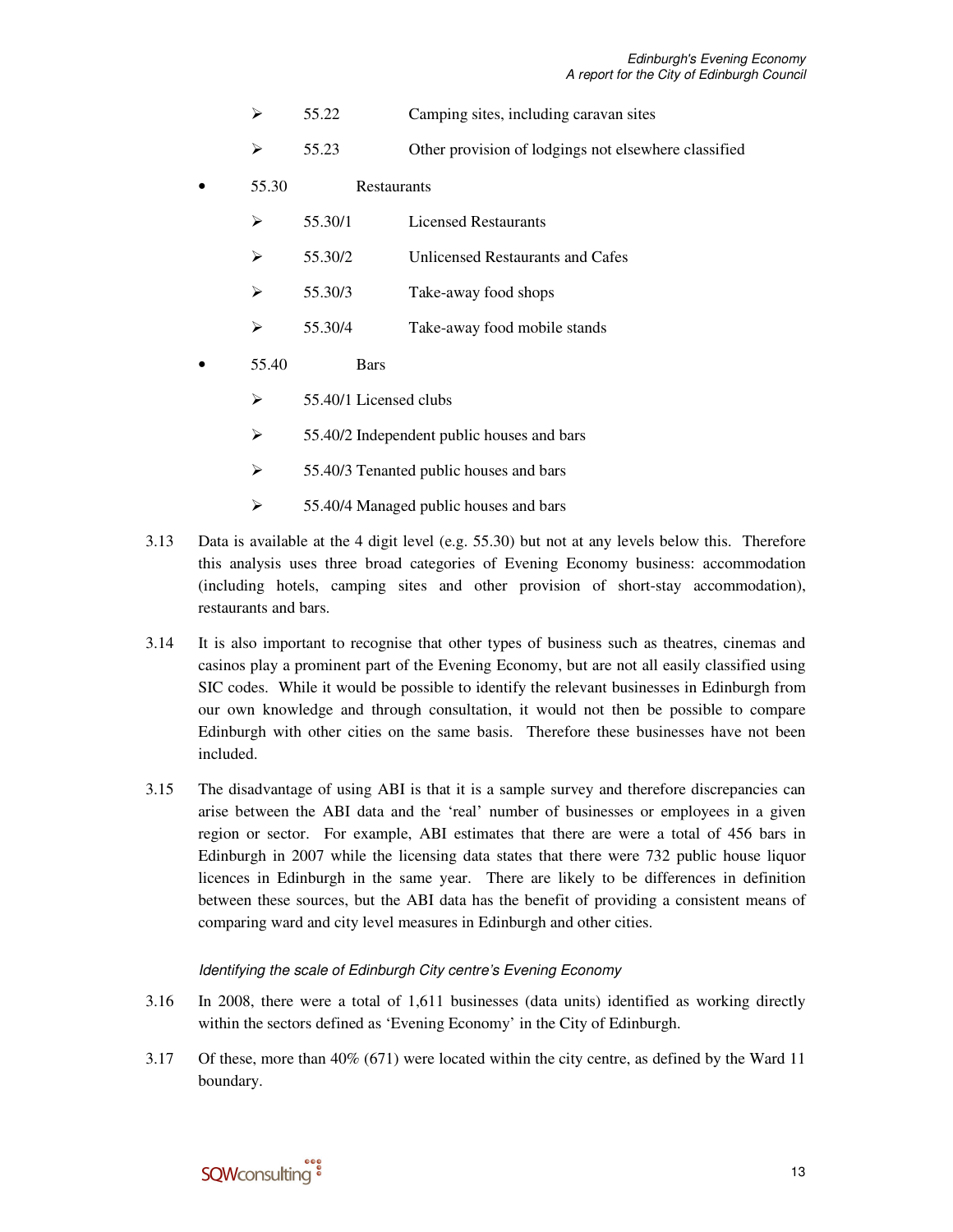| Table 3-2: Business stock in selected sectors, 2008 |               |                    |             |                                                     |                                |  |  |  |  |  |
|-----------------------------------------------------|---------------|--------------------|-------------|-----------------------------------------------------|--------------------------------|--|--|--|--|--|
| Area                                                | Accommodation | <b>Restaurants</b> | <b>Bars</b> | <b>Total "Evening</b><br>Economy"<br>business stock | <b>Total business</b><br>stock |  |  |  |  |  |
| City of<br>Edinburgh                                | 284           | 868                | 459         | 1.611                                               | 19,244                         |  |  |  |  |  |
| Ward 11: City<br>Centre                             | 110           | 358                | 203         | 671                                                 | 6,091                          |  |  |  |  |  |
| Source: ABI 2008                                    |               |                    |             |                                                     |                                |  |  |  |  |  |

- 3.18 Table 3-3 breaks down the total business base of Edinburgh's Evening Economy, showing individual ward's share of Edinburgh's Evening Economy business stock. The city centre accounts for 39% of accommodation providers, 41% of restaurants and 44% of bars.
- 3.19 To the North of the city centre, Leith, Leith Walk and Inverleith account for 19% of the Evening Economy business stock while to the South of the centre, the Southside and Newington and the Meadows and Morningside account for a further 14% of the Evening Economy business stock.

Table 3-3: Selected ward's share of total Edinburgh Local Authority Evening Economy businesses, 2008 Ward **Accommodation** Restaurants **Bars** All 'Evening **Economy related activity'**  City Centre 39% 41% 44% 42% Southside/Newington 10% 8% 6% 6% 7% Meadows/Morningside 8% 8% 9% 4% 7% 7% Leith 4% 7% 9% 7% Leith Walk 9% 6% 7% 7%

Inverleith 5% 6% 3% 5%

*Source: ABI* 

#### Comparing Edinburgh to other cities

- 3.20 It is challenging to accurately identify other appropriate 'city centre' areas that can be compared with Edinburgh's city centre. **In a practical sense few 'city centres' conform to a single ward as in Edinburgh's Ward 11**. In most cases the city centre is spread across a number of wards. However, by identifying those wards which have the highest number of Evening Economy businesses, it is possible to identify the wards of other cities that have the highest number of hotels, restaurants and bars. In each case, it is this ward that has been used as a proxy for the Evening Economy city centre.
- 3.21 As reported earlier the Edinburgh City Centre ward has the fifth largest number of businesses of any ward in the UK and therefore will also have a large number of Evening Economy businesses. For example, the ABI data, Figure 3-4 shows the 30 UK wards with the highest number of Evening Economy businesses in 2008. Out of a total of 9,180 wards in the UK, Edinburgh city centre has the third highest number of Evening Economy businesses (671). Only West End and St James in London have a higher number.

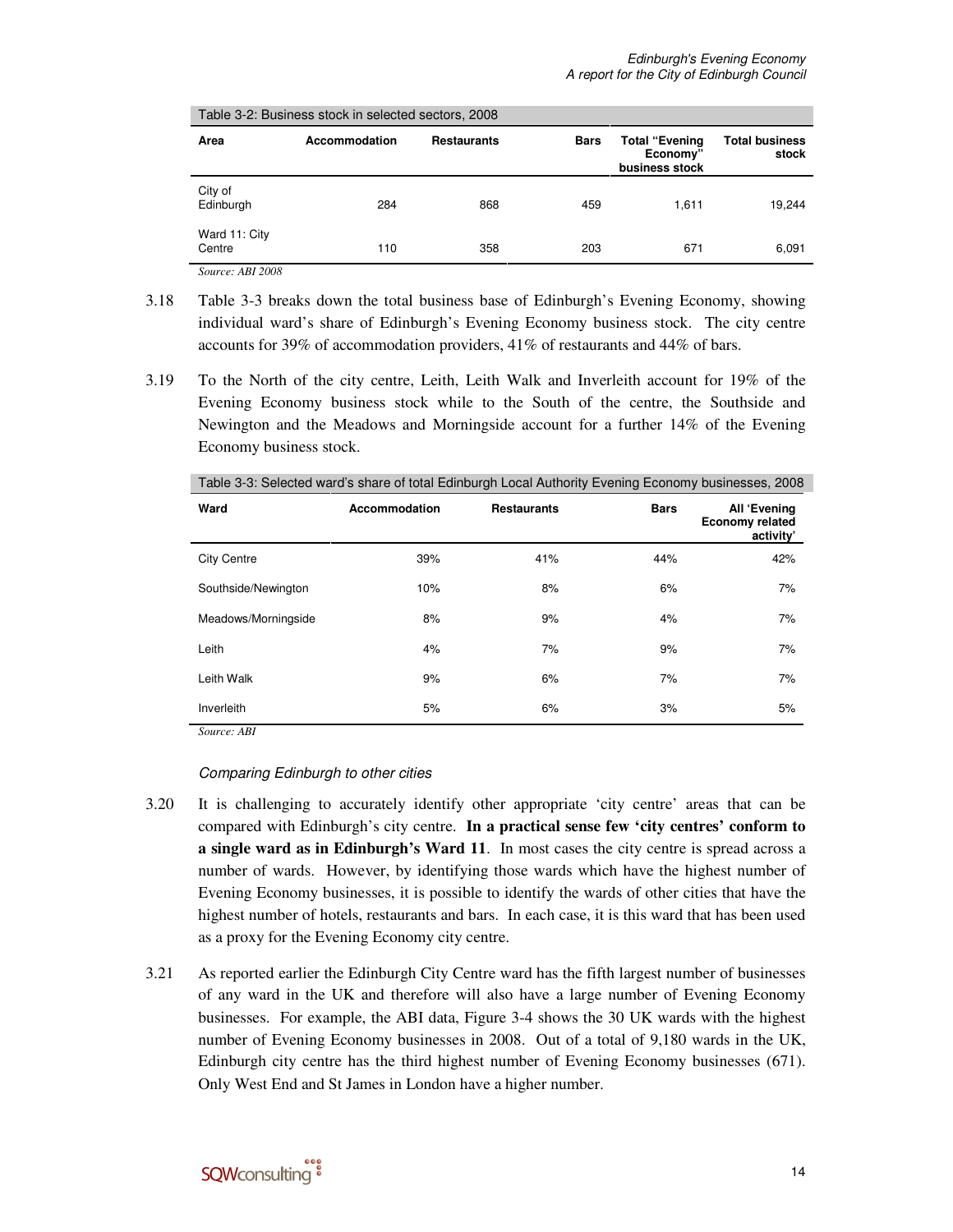3.22 This result shows how the boundaries if the wards complicate any direct comparison of levels of activity.



- 3.23 The ABI data estimates that Edinburgh city centre has:
	- **110 accommodation providers**
	- **358 restaurants**
	- **203 bars**
- 3.24 At a local authority level, it is also apparent that the City of Edinburgh has a high number of Evening Economy-related businesses. Of all 206 Local Authority areas in the UK, the City of Edinburgh was ranked  $20<sup>th</sup>$  in terms of the absolute number of Evening Economy related businesses in 2008. This again partially reflects the size of the Local Authorities. However, Edinburgh's ranking for individual elements of the Evening Economy are noticeably different. At a Local Authority level
	- **Edinburgh ranks 13th in terms of accommodation**
	- **15th for restaurants**
	- **39th for bars.**
- 3.25 And as was explained earlier, mush of this activity is within the large City Centre ward.

#### Identifying the relative scale of Edinburgh city centre's Evening Economy

3.26 Using the absolute number of businesses provides an indication of the scale of the Evening Economy in Edinburgh's city centre. However, it is inappropriate to use absolute figures as a

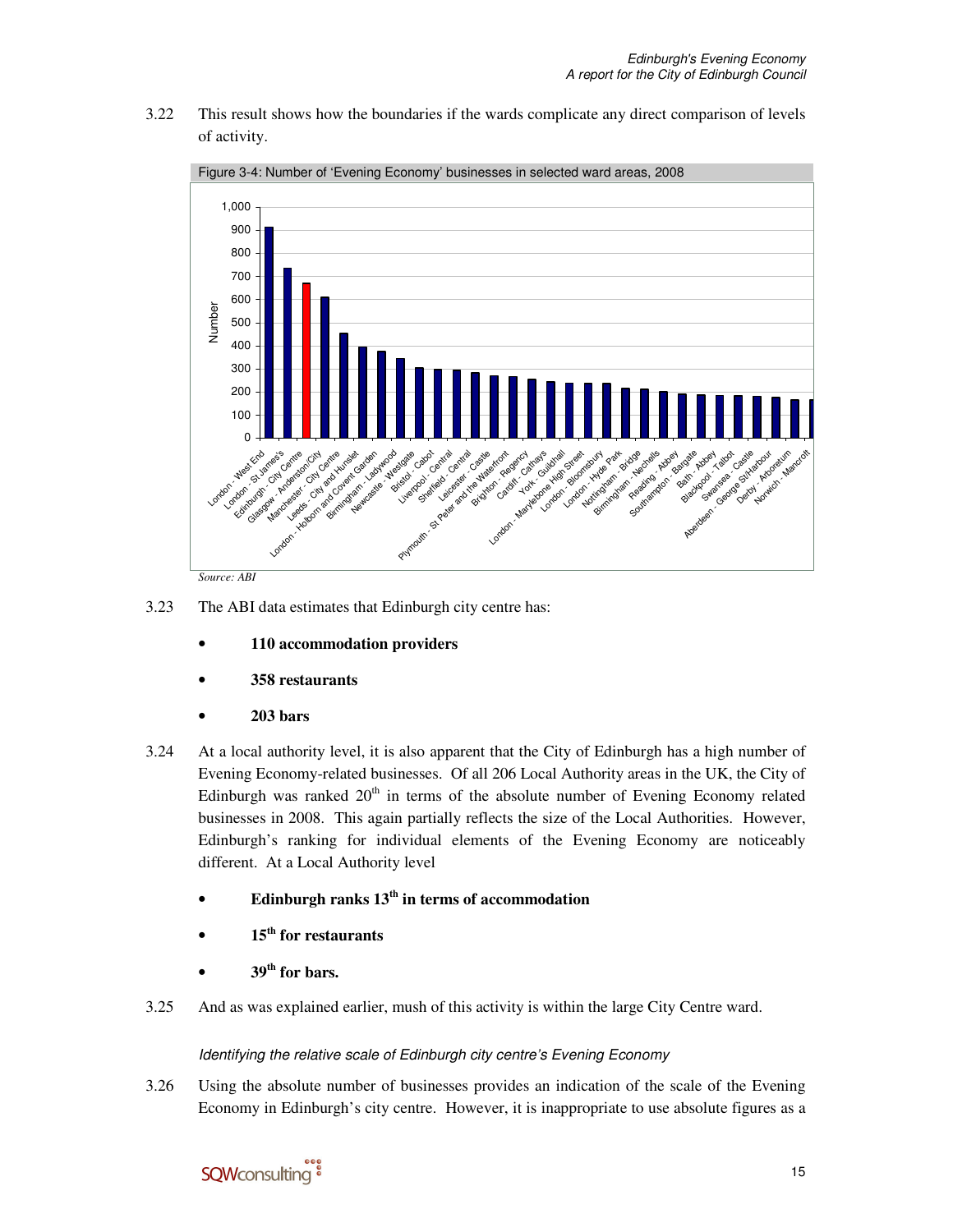means of identifying the relative importance of the Evening Economy in comparison with others. Instead we have considered:

- the number of Evening Economy businesses as a percentage of total business stock in the city centre
- the number of city centre Evening Economy businesses as a percentage of total Evening Economy business stock in the city as a whole.
- 3.27 **The proportion of all businesses in Edinburgh city centre which are part of the Evening Economy is 11%, ranking the city centre as 774th out of all UK wards in terms of the proportion of businesses which are part of the Evening Economy**. As a proportion of activity this is much lower than many tourist cities and towns.
- 3.28 The highest ranking wards tend to be those in rural areas which are popular with tourists. For example, in the ten highest ranking wards (including areas of, for example, the Lake District), Evening Economy related businesses account for over 33% of the business base. This reflects the reliance on tourism related activities in these regions.
- 3.29 A more accurate set of comparator regions are the 30 wards previously selected as having the highest number of Evening Economy businesses. All of the London wards have been excluded given the difficult nature of defining a 'city centre' for London.
- 3.30 Excluding London, of the remaining 24 wards, Edinburgh city centre is ranked  $10<sup>th</sup>$ , suggesting that other city centres are more focused on the Evening Economy relative to other sectors.
- 3.31 **The city centres in which the Evening Economy related businesses make up a greater share of the total business stock include Blackpool, Brighton, Plymouth, York, Newcastle, Swansea, Aberdeen, Bath and Cardiff. This is an important finding as it suggests that the Edinburgh city centre economy is relatively less reliant than other city centres on the Evening Economy.**

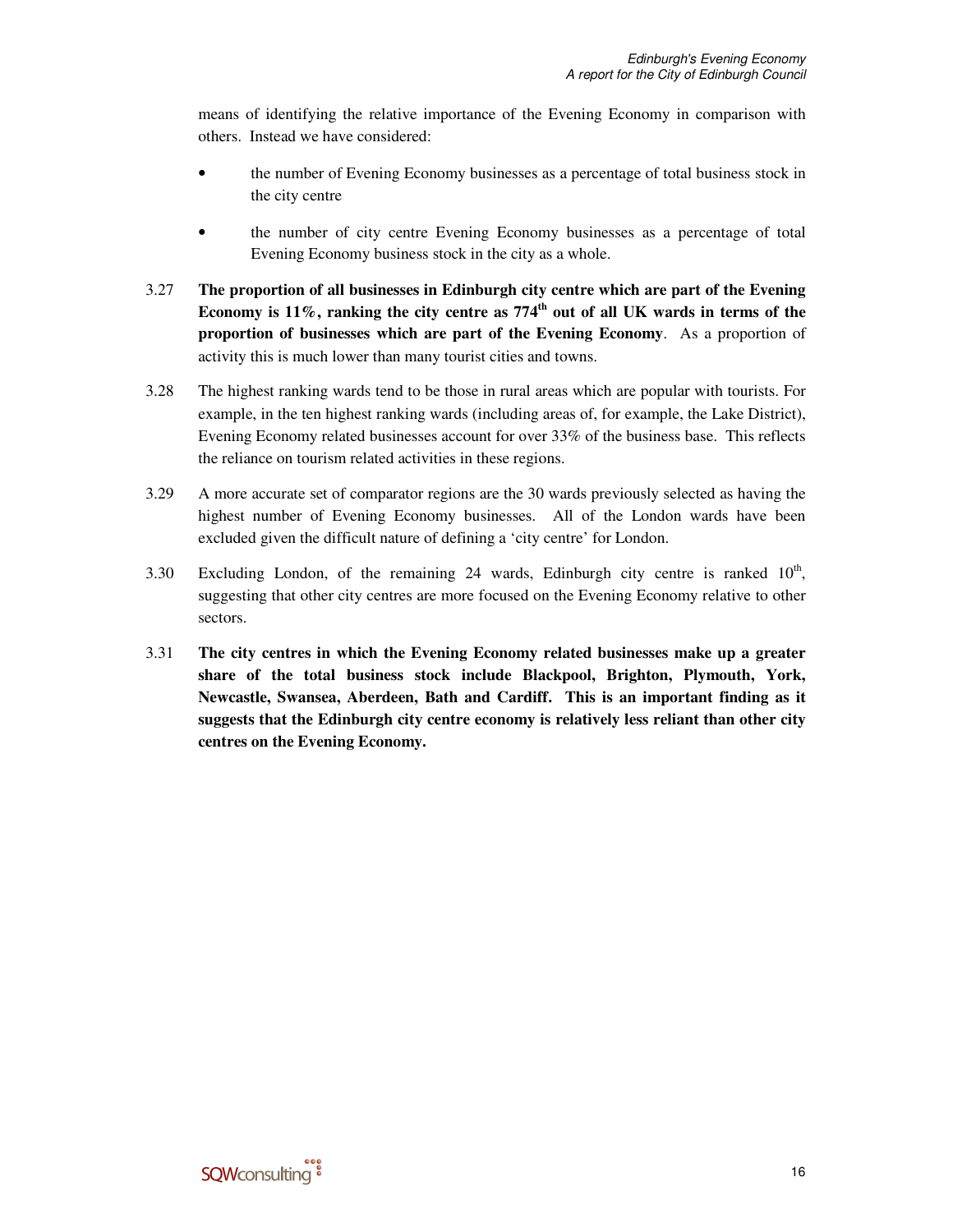

3.32 Analysis of the 17 wards which make up the City of Edinburgh shows that Evening Economy related businesses actually make up a greater share of the business base in the Southside and Newington than in the city centre, perhaps reflecting the high proportion of students in the population there. In addition, more than 8% of businesses in the Meadows and Morningside, Leith Walk and Leith wards are involved in the Evening Economy. This evidence suggests that, **compared to the rest of Edinburgh, the city centre is more focused on the Evening** 



*Source: ABI* 

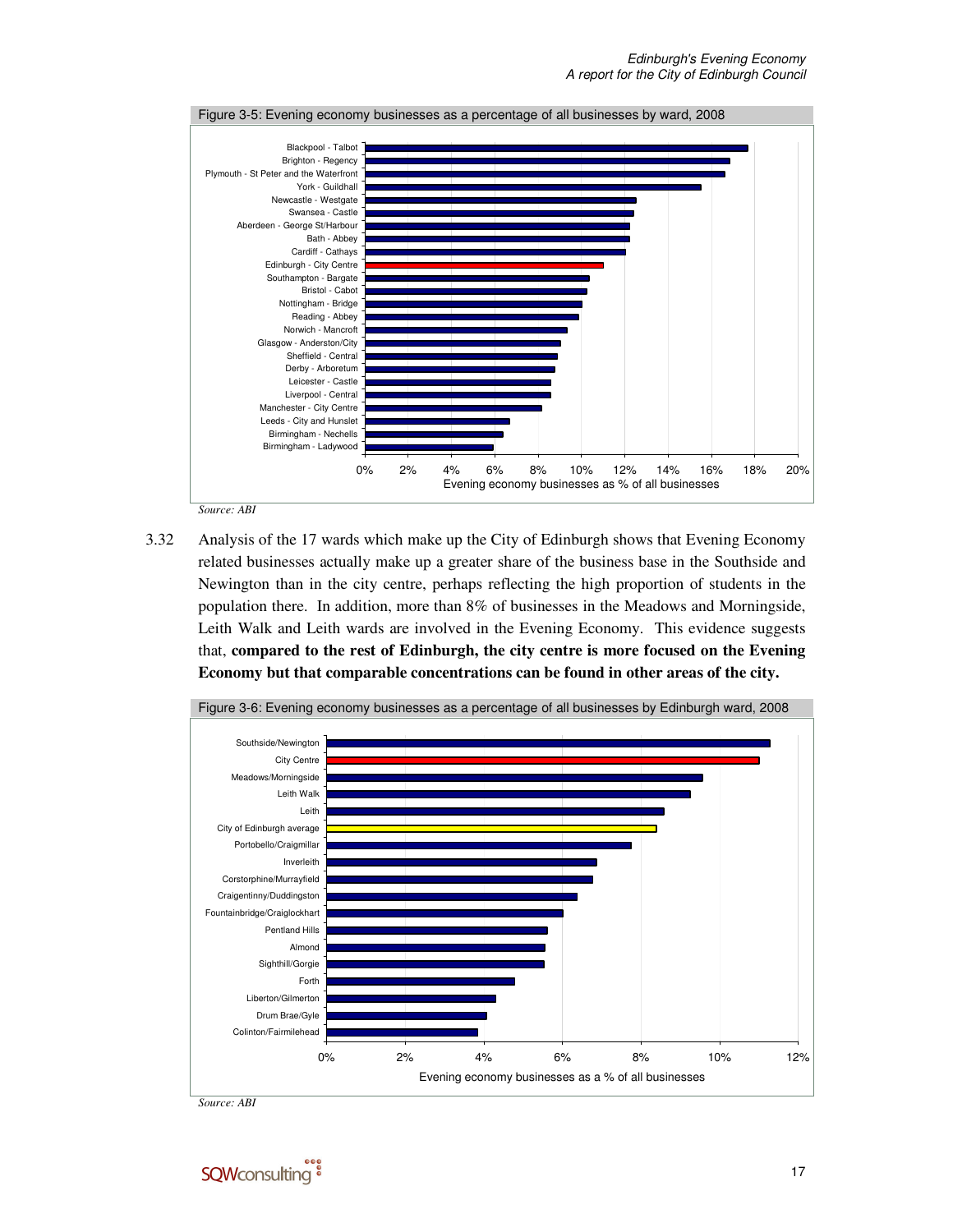- 3.33 A second measure which can be used to identify the importance of the city centre Evening Economy is to identify its share of Edinburgh's total stock of Evening Economy businesses. The higher the share, the greater the concentration of accommodation, restaurants and bars that are found in the city centre.
- 3.34 **A high concentration of Evening Economy businesses is found in the City Centre ward. Again this is affected by the boundaries of the ward and means that more than 40% of Edinburgh's accommodation, bars and restaurants are found there.**



Figure 3-7: City Centre's share of selected city's total Evening Economy business stock, 2008

### Employment

- 3.35 In 2008, it is estimated that there were 11,817 employees working in Evening Economybusinesses in the Edinburgh City Centre ward in 2008. This is 13.6% of a total of 86,715 employees working there. This can be broken down to identify employment in the three key sub-sectors of the Evening Economy; accommodation, restaurants and bars.
	- **A greater proportion of employment in Edinburgh city centre's Evening Economy businesses is made by accommodation providers (34%) compared to the UK average (24%) while employment in bars makes up a smaller proportion (25%) compared to the UK average (34%).**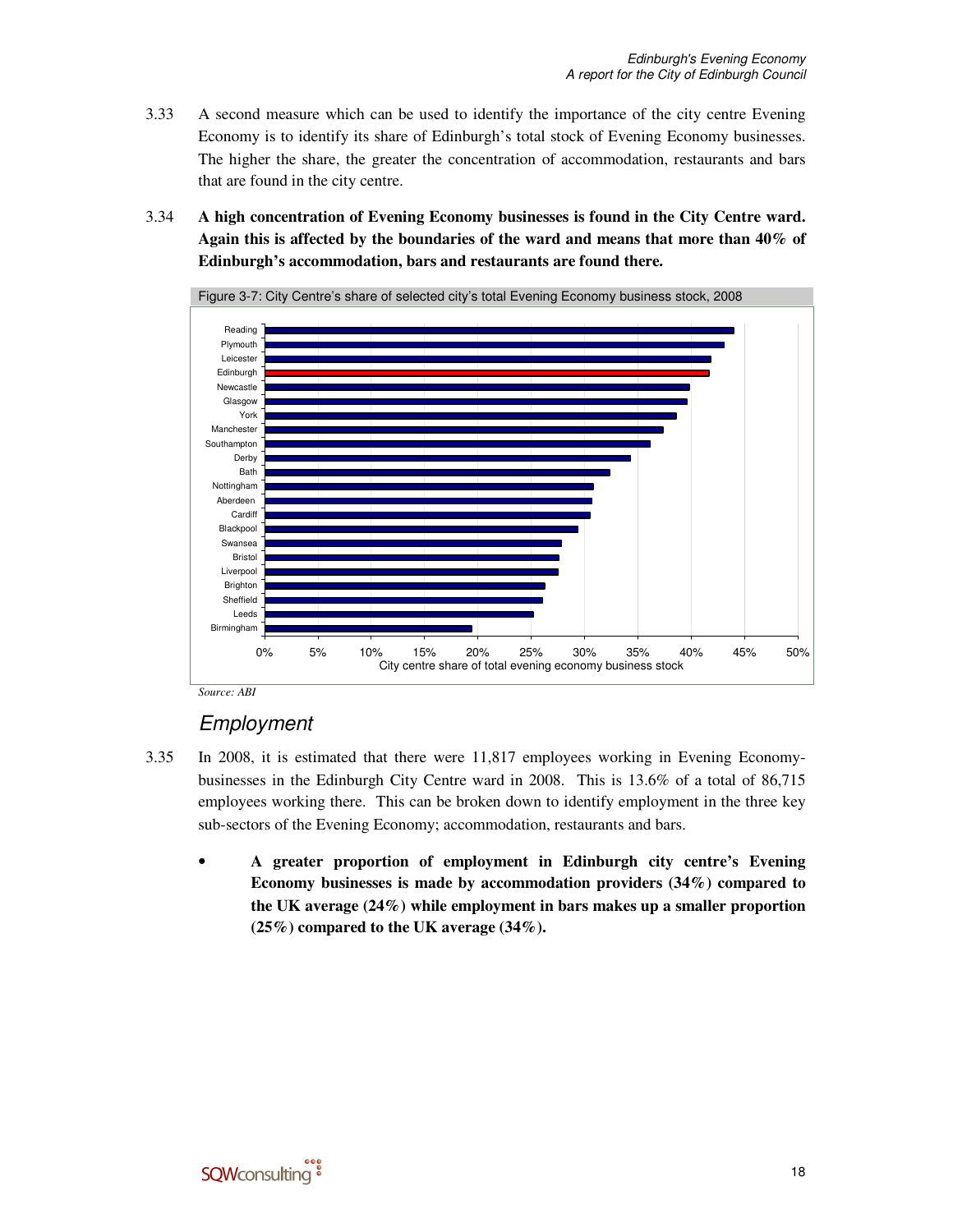

- 
- 3.36 As with the business stock, because of its size the **Edinburgh City Centre ward has a large number of employees in Evening Economy businesses compared with wards elsewhere**. The proportion of all employment is a better measure of concentration. Edinburgh's City Centre has a lower concentration than for example the main Evening Economy wards in Brighton, Liverpool, Glasgow and York. In Edinburgh City Centre the proportion of employment in the Evening Economy is fairly high (13.6%), but not as high as many smaller more heavily tourism-based areas.



*Source: ABI*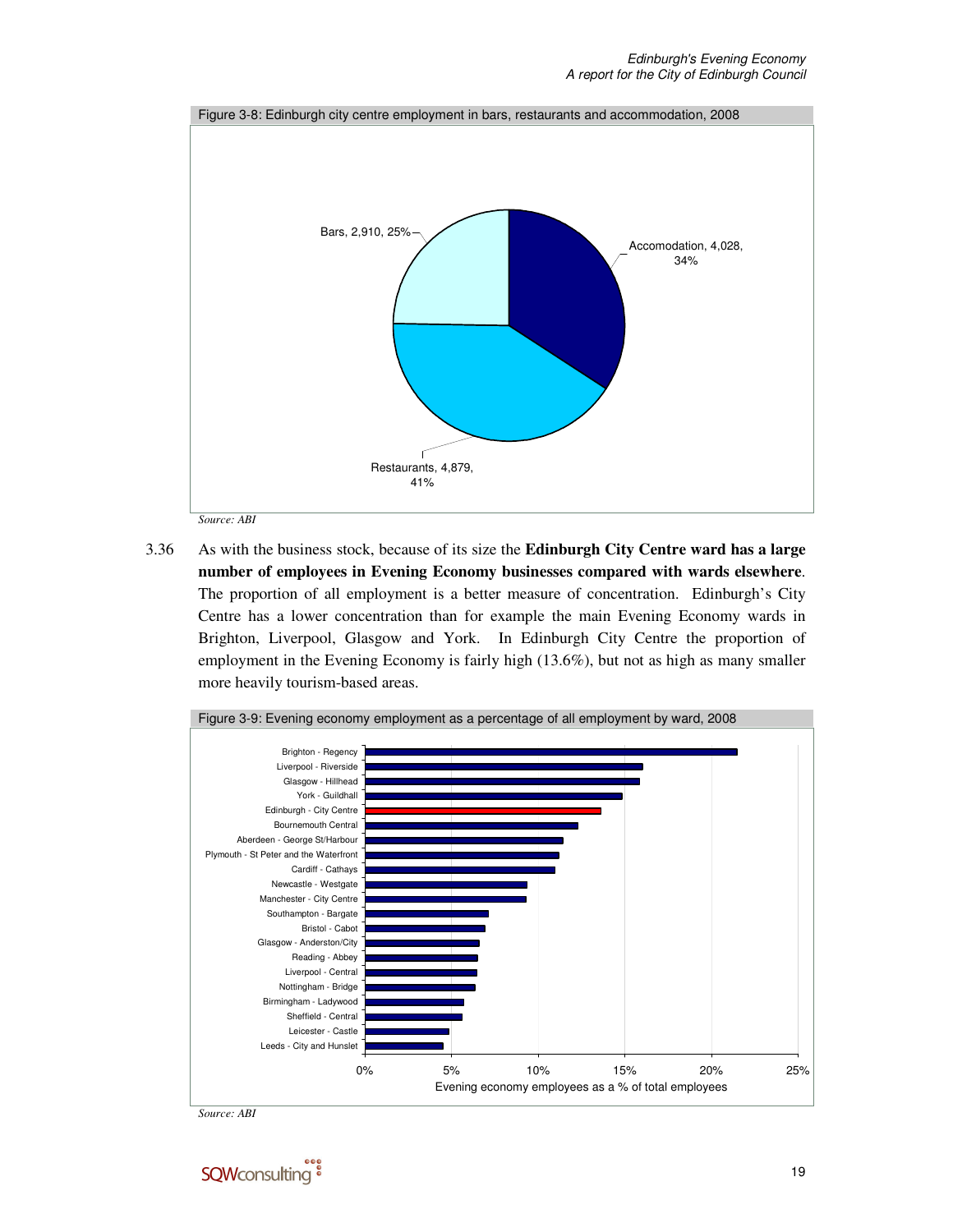3.37 Compared with the other wards which make up the City of Edinburgh, it is clear than the Evening Economy provides a greater share of total city centre employment than in the other wards.



Figure 3-10: Evening economy employment as a percentage of all employment by City of Edinburgh ward, 2008

- 3.38 A second measure which can be used to identify the importance of Evening Economy business employment is to identify the city centre's share of a city's total stock of Evening Economy employees. The higher the share, the higher the concentration of accommodation, restaurants and bars employees that are found in the city centre.
- 3.39 **The size of the ward relative to others also means that around half (54%) of Edinburgh's Evening Economy jobs are located in the city centre.**

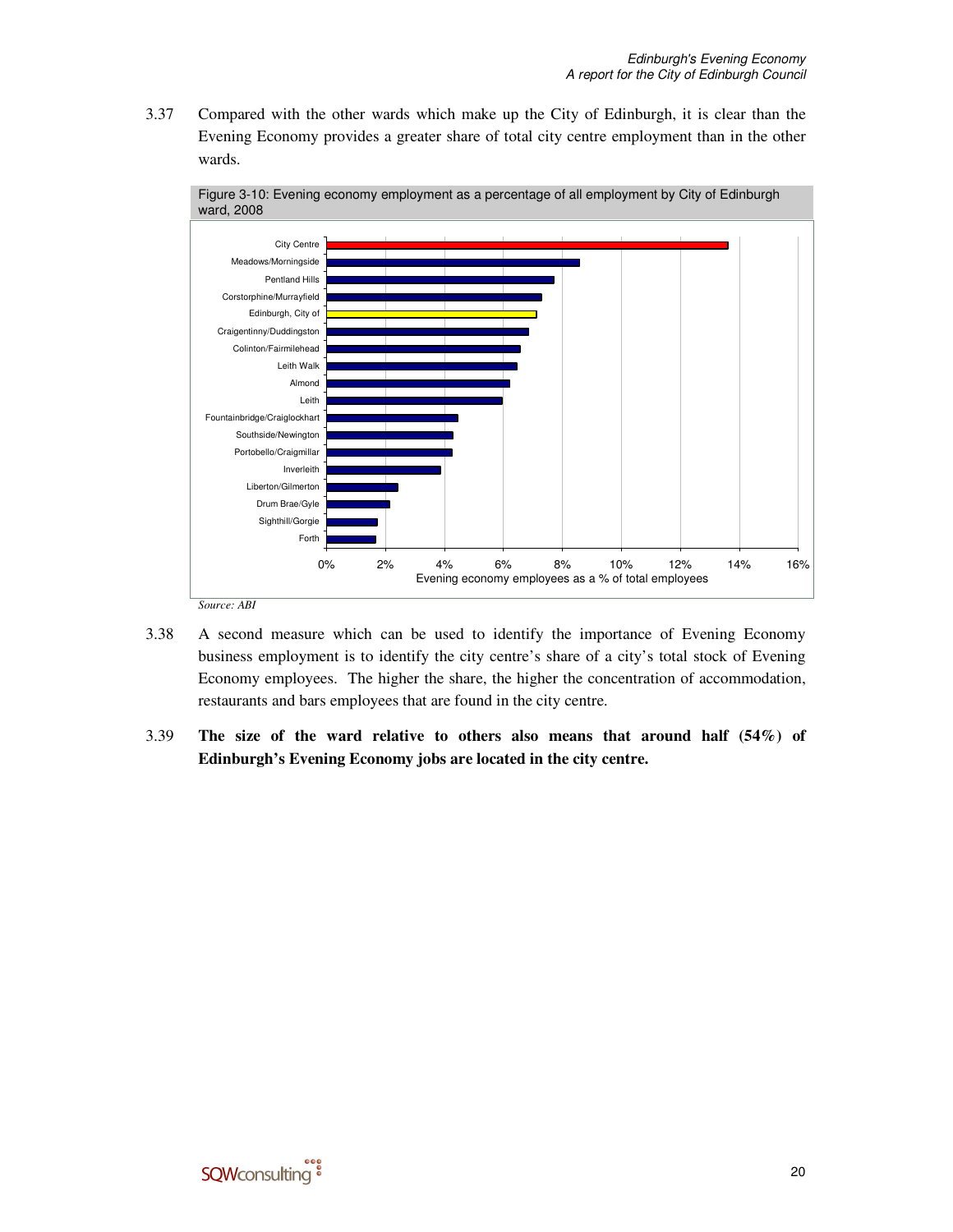

3.40 The number of employees in the City Centre's Evening Economy has fallen between 2003 and 2008. Employees working for accommodation providers in the city centre numbered 6,791 in 2003 and 6,774 in 2008. However, there were significant falls of almost 600 employees in both the city centre's restaurants and bars across the same period.



3.41 To help understand the scale of employment in Evening Economy related jobs, Table 3-4 shows the top ten sectors in terms of employment in the city centre. The Evening Economy

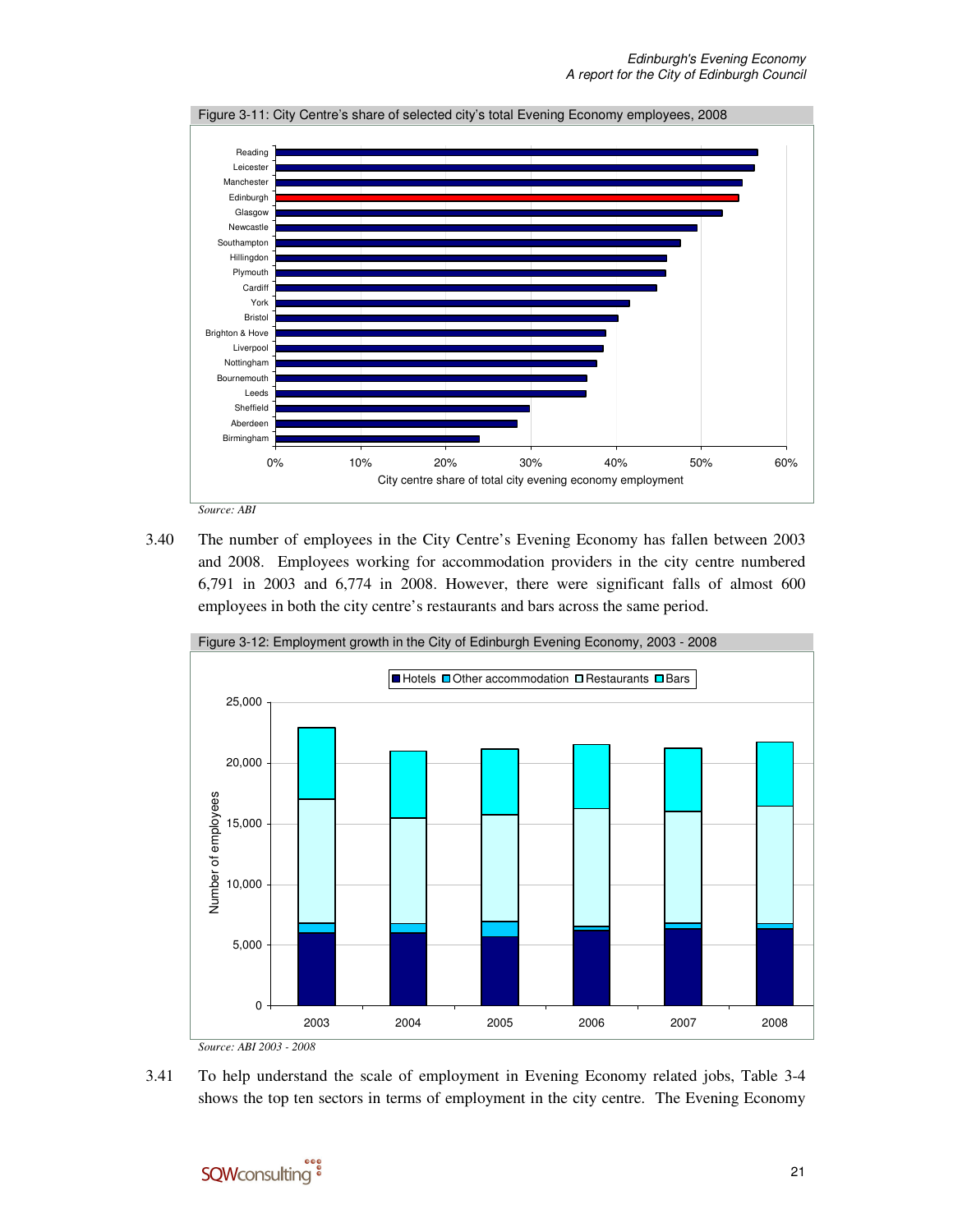employs 11,817 people in the city centre from a total of 86,715. This is slightly more than are employed in retail and in legal, accountancy and consultancy services, but slightly less than the number employed in financial intermediation.

| $\mu$ abic 0-4. Linployingin in Lumburgh Only Ognite ward (Key Sectors 2000)                                                                                 |                  |
|--------------------------------------------------------------------------------------------------------------------------------------------------------------|------------------|
| <b>Sector</b>                                                                                                                                                | <b>Employees</b> |
| Financial intermediation                                                                                                                                     | 14,237           |
| Legal, accounting, book-keeping and auditing activities; tax consultancy; market research and<br>public opinion polling; business and management consultancy | 10,513           |
| "Evening Economy" related businesses                                                                                                                         | 11,817           |
| Retail                                                                                                                                                       | 8,789            |
| Education                                                                                                                                                    | 2,348            |
| Health and social work                                                                                                                                       | 5,066            |
| All employment                                                                                                                                               | 85,715           |

Table 3-4: Employment in Edinburgh City Centre ward (key sectors 2008)

Source: Annual Business Enquiry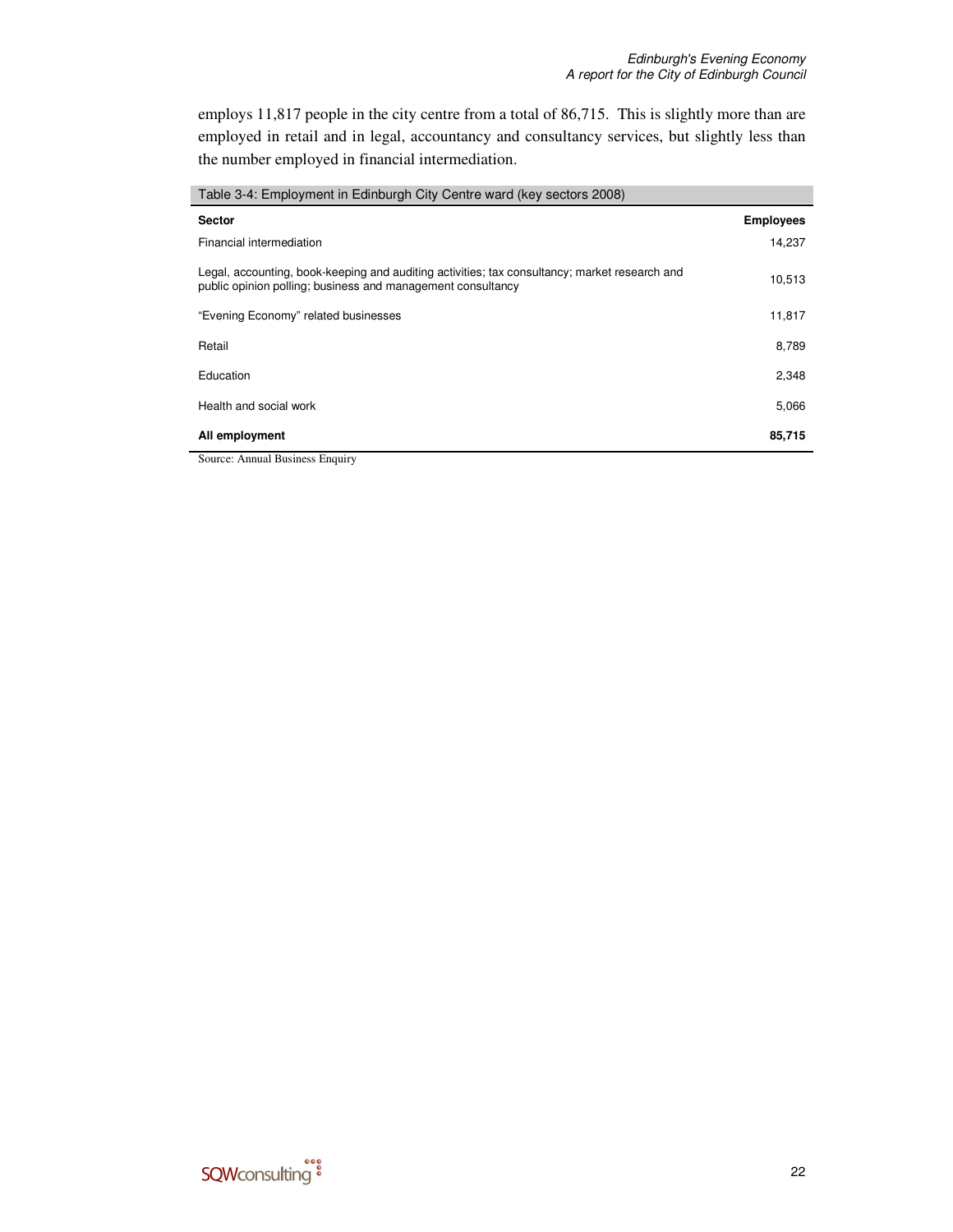## Gross Value Added (GVA)

- 3.42 GVA is an indicator of wealth creation (value added) as a result of economic activity and can be calculated for the Evening Economy businesses for comparison with other sectors. Essentially GVA is the difference between the turnover of the sector and the costs of bought in goods and services. This is done by using the turnover to GVA ratios for each sector and applying these to the number of employees within the city centre ward in Edinburgh.
- 3.43 GVA per employee figures for the hotels and restaurants sector<sup>19</sup> are available for each local authority in Scotland up to 2007 from the Scottish Government<sup>20</sup>. In order to smooth out any anomalies in the data, we have taken an average of the five most recent years for each sector. **The 2008 data is unavailable so an estimate of GVA per employee has been calculated using the average of the preceding four years.** Table 3-5 shows the estimate of GVA in Edinburgh based on the number of employees.

| Table 3-5: Calculating GVA impact of the Edinburgh Evening Economy (2008) |                  |                          |                    |  |  |  |  |  |
|---------------------------------------------------------------------------|------------------|--------------------------|--------------------|--|--|--|--|--|
| Region                                                                    | <b>Employees</b> | $GVA$ per employee $(E)$ | Estimated GVA (£m) |  |  |  |  |  |
| Edinburgh, City of                                                        | 21.700           | 20.387                   | 442                |  |  |  |  |  |
| Source: ABI, Scottish Annual Business Statistics                          |                  |                          |                    |  |  |  |  |  |

3.44 This process was repeated for each of the 32 Scottish local authority regions for each year between 2003 and 2008. Employment data before 2003 do not include hotels so previous years have not been included. Figure 3-13 shows the change in Evening Economy business GVA for the six Scottish local authorities with the highest values. In Edinburgh almost half of this GVA is generated in the City Centre ward.



Figure 3-13: Estimated GVA value of the Evening Economy for the top six local authorities

*Source: ABI, Scottish Annual Business Statistics* 

<sup>20</sup> http://www.scotland.gov.uk/Topics/Statistics/16170/4363



-

<sup>&</sup>lt;sup>19</sup> As well as the SIC codes used to define the Evening Economy, these statistics also include SIC 55.5: Canteens and Catering.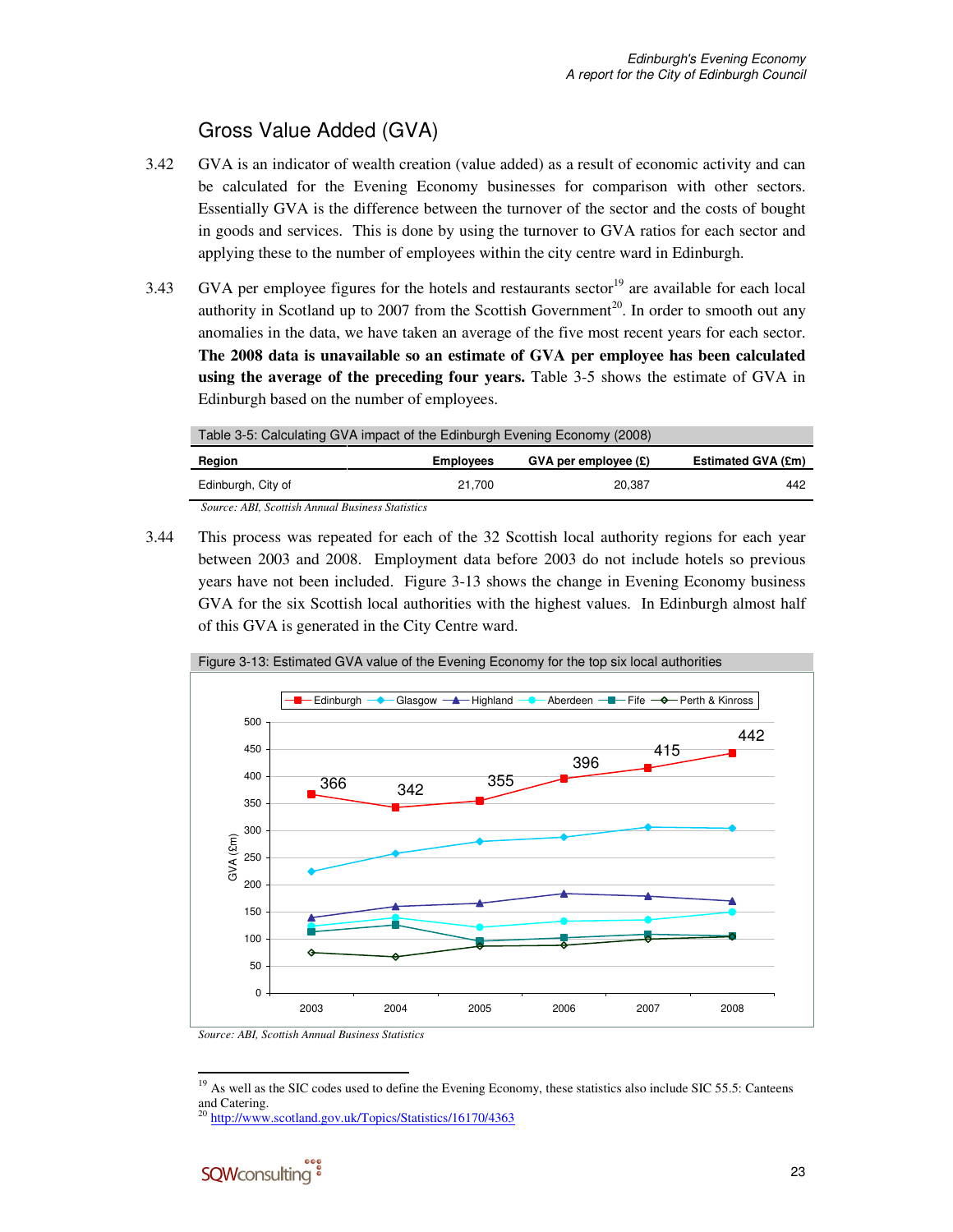**3.45 For comparison, the total GVA produced in Edinburgh is estimated to be £6,250 million. This would mean that the Evening Economy businesses contribute around 7% of the city's GVA. The City Centre ward contributes just over half (£240 million) of the city's Evening Economy GVA.** 

## Contribution by visitors

- 3.46 Between January and September 2008, the STEAM data collected for City of Edinburgh Council<sup>21</sup> suggests that visitors to the city spend a total of £301 million with accommodation providers and a further £197 million on food and drink. According to VisitScotland statistics<sup>22</sup> 80% of visitors come to Edinburgh between January and September. By adjusting these figures to include the other 20% it is possible to estimate an annual figure for 2008 of £376 million on accommodation and £246 million on food and drink.
- 3.47 The ABI data indicates that turnover of businesses in the accommodation and food and drink sectors was £897 million. This would mean that expenditure by visitors on accommodation represents around 42% of the turnover of this. Comparing these two sources suggests the results shown in Table 3-6.
- 3.48 An alternative approach would be to use household average annual expenditure on food and drink services. The Scottish average is £30.10 a week<sup>23</sup> (£1,596 a year). There are estimated to be 282,520 households in Edinburgh which would mean an estimated expenditure of £450 million, although not all of this would be in their own city.
- 3.49 There are challenges with all of these sources and matching them, but we would broadly conclude that resident expenditure on food and drink is greater than that of visitors.

Table 3-6: Evening economy related GVA by sub-sector and source of demand, 2008

|   |                                                                           | £ million | Source                               |
|---|---------------------------------------------------------------------------|-----------|--------------------------------------|
| A | Total turnover in accommodation and food and drink sector<br>in Edinburgh | £897      | ABI data 2007                        |
| в | Accommodation expenditure made by visitors                                | £376      | Edinburgh City Council STEAM<br>data |
| C | Food and drink expenditure of visitors                                    | £246      | Edinburgh City Council STEAM<br>data |
|   |                                                                           |           |                                      |

*Source: SQW Consulting* 

<sup>-</sup><sup>21</sup> STEAM data, Global Tourism Solutions (UK) Ltd

<sup>&</sup>lt;sup>22</sup> http://www.visitscotland.org/pdf/provisional\_edinburgh-lothians\_2008.pdf

<sup>&</sup>lt;sup>23</sup> http://www.statistics.gov.uk/downloads/theme\_social/Family-Spending-2008/A37\_Final\_2008.xls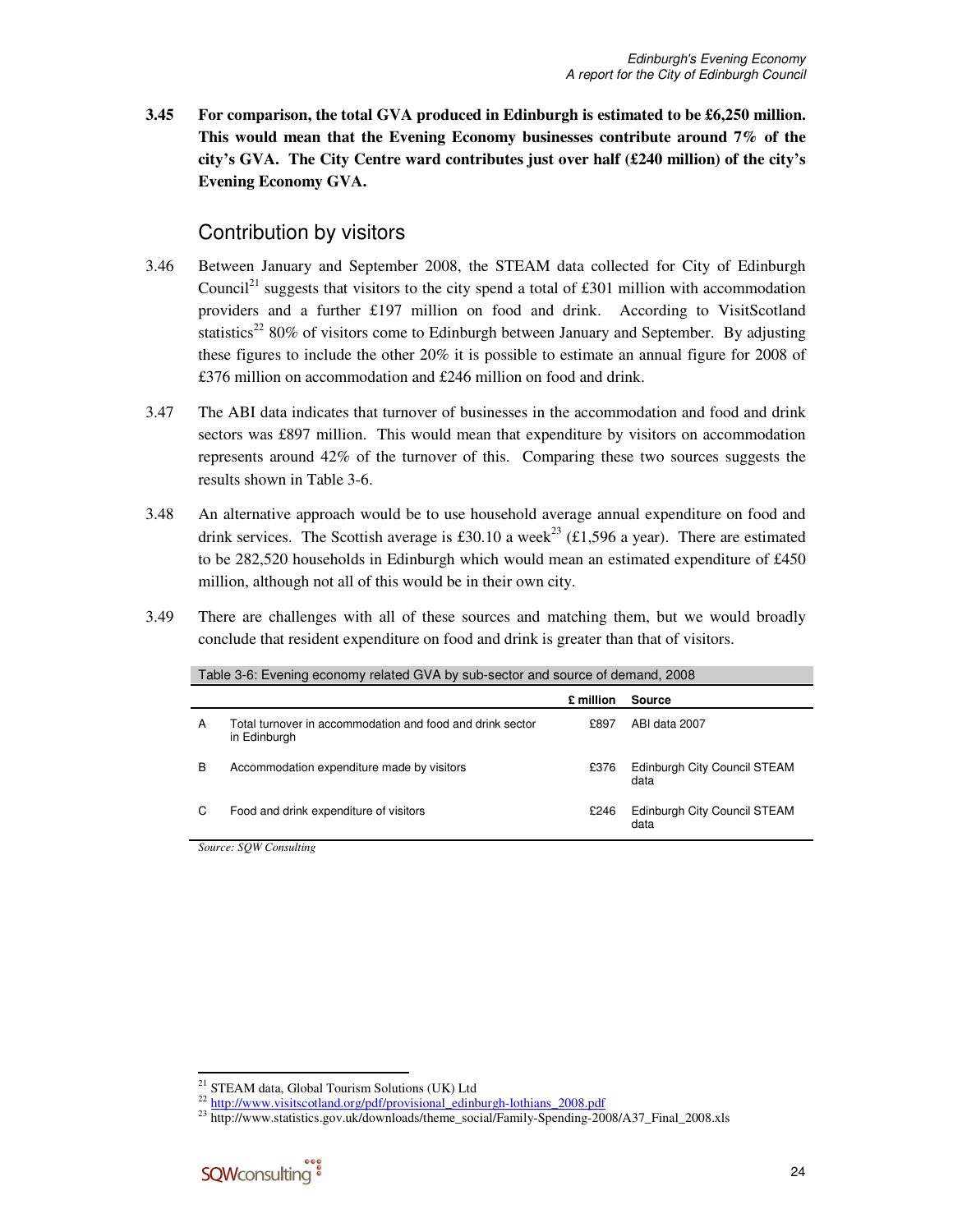## **4: Perceptions of Edinburgh's Evening Economy**

- 4.1 Given the importance of the Evening Economy to the city, the concern is that there is a point at which the scale or nature of associated activities eventually could cause serious negative effects on Edinburgh's economy. This would happen, for example, if the city became associated with undesirable levels of rowdiness and anti-social behaviour; this is likely to manifest itself in concerns about safety in the city. This could create a reputation which would deter visitors, students and/or investors with negative consequences for the city's economy.
- 4.2 The evidence that we have gathered from various surveys does not suggest that Evening Economy activity is seriously harming the city's reputation or having a detrimental effect. It does not appear to be a strong reason for visiting, but nor does it appear to be a deterrent. However, we suggest that the City Council and partners use the range of surveys to monitor perceptions of visitors, residents and the wider public to ensure that any potential issues are identified early and can be dealt with before. This section considers some of the evidence around perceptions of the city and the Evening Economy.

## The importance of the Evening Economy to Edinburgh's brand

- 4.3 Edinburgh has been judged as being a city that is associated with a good atmosphere and culture for visitors and residents. In a 2009 YouGov poll of 10,000 members of the public, Edinburgh was rated highest in the UK for overall desirability as a place to live<sup>24</sup>.
- 4.4 According to representatives from Destination Edinburgh, the city's reputation for visitors and tourism is based on being a "*boutique city*" with "*understated elegance*". Those responsible for promoting the city as a visitor destination point to the city holding the largest number of Michelin starred restaurants outside London (for any UK city); its broad variety of pubs and restaurants including strong independent and boutique brands as well as the regular chains, as key features of its appeal. For example, the city's boutique hotels are seen as adding to the city's brand values combining history and heritage with style and a modern edge.
- 4.5 The Evening Economy is very important in reflecting Edinburgh's image and reputation as a contemporary cultural city. People *expect* to find a vibrant Evening Economy within the city and this is vital to maintain its position as one of the most visited European capitals.
- 4.6 The visitor profile for Edinburgh tends to be relatively wealthy and quite young, looking for café and bistro culture alongside the heritage and cultural offer.
- 4.7 Business tourism is also seen as important for the city and its credibility as a destination for conferences and conventions depends on being able to offer a range of services, pubs and restaurants as well as suitable accommodation. The primary focus for Edinburgh tends to be

<sup>-</sup><sup>24</sup> http://news.bbc.co.uk/1/hi/scotland/edinburgh\_and\_east/8199815.stm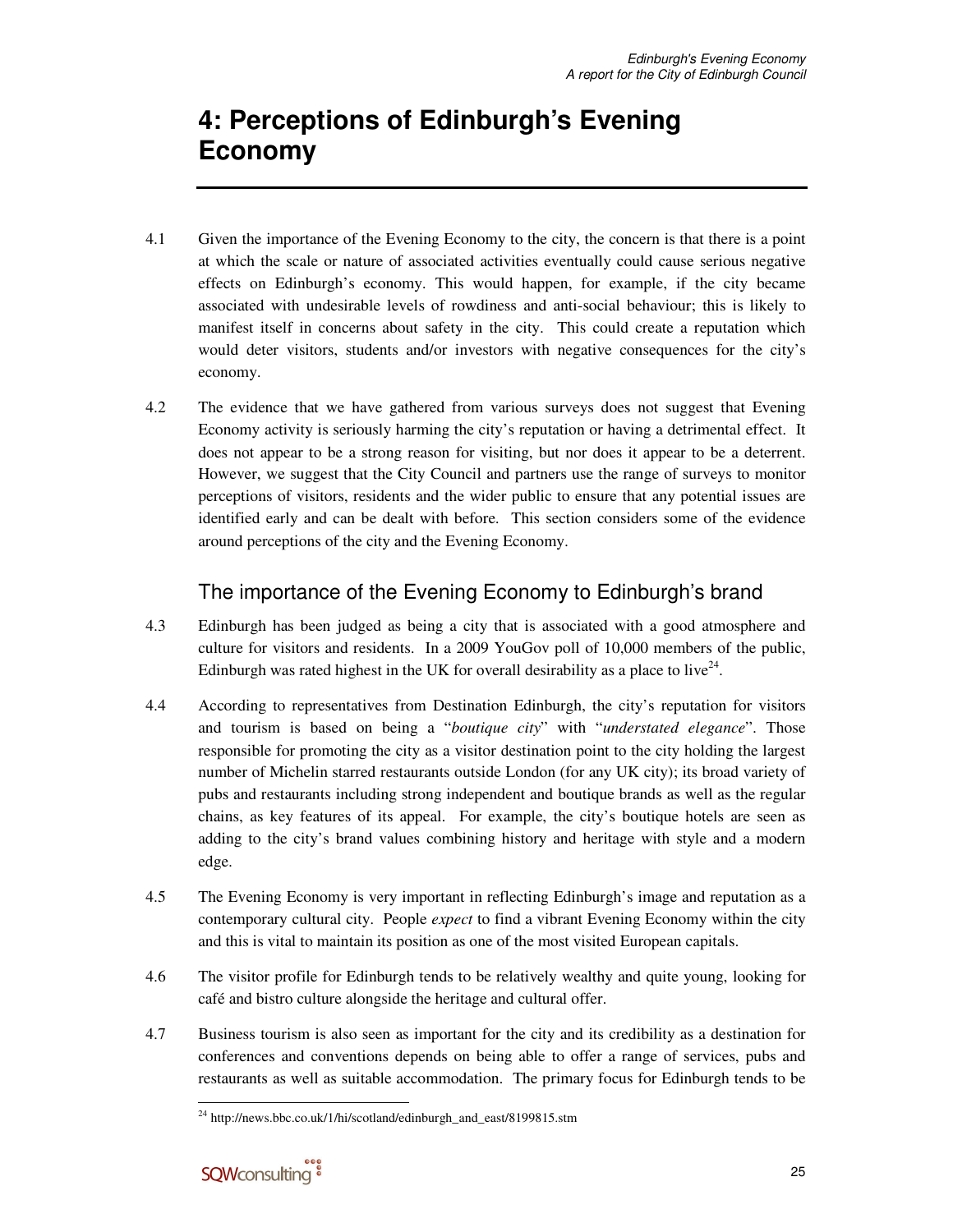on academic-related conferences rather than the larger trade fairs. One of the selling points for Edinburgh in this market is the availability of a range of accommodation options all within the city centre. For example, for academic conferences some delegates will be students or self-supported, some will be representing corporate organisations and others will be professorial level academics – all will have different accommodation requirements. Having these facilities concentrated in the city centre is a great advantage.

- 4.8 Lifestyle and location are regarded as key drivers for student recruitment. Edinburgh Napier University has reported a healthy increase in enquiries from perspective international students<sup>25</sup> since adding "Edinburgh" to the University's title. Similarly, Edinburgh University has reportedly seen a 10% rise in applications from international students over the past year.
- 4.9 From an inward investment perspective, Edinburgh is performing relatively well. The city won the accolade of "best small city of the future" from fDI magazine for the past two years and for 2010 was placed highest of any small city in the overall rankings. This is judged on criteria including economic potential, quality of life and business friendliness.
- 4.10 According to Destination Edinburgh, Edinburgh's ability to court particular inward investors is heavily influenced by the city's reputation, perceived culture and quality of life. Having a diverse Evening Economy is a vital element of quality of life for the target group. For example, the city's lively gay scene is indicative of a tolerant and inclusive society and culture which supports a diverse range of high quality talent and in which knowledge economy businesses (c.f. Richard Florida work) expect to flourish.
- 4.11 Clearly this will sit alongside other factors, such as Edinburgh's connectivity to the rest of the UK and internationally (especially via public transport links), its supply of high quality graduates and talent.

### Visitor perceptions

- 4.12 The Edinburgh Visitor Survey, undertaken between October 2009 and February 2010, reflects the importance of the Evening Economy to visitors<sup>26</sup>. From a base of 556 responses, 28% of respondents stated that the city's pub, bars and nightlife were one of the reasons that they wanted to visit the city.
- 4.13 As we would expect, the total proportion of visitors who went out to pubs and bars during their visits was much higher, at 62%. Importantly too, visitors gave comments about the quality of the Evening Economy. When asked in the same survey what "*most impressed them about the city"*, 35% referred to the city's pubs and bars, 31% mentioned the restaurants and 11% cited the available nightlife*.* A considerably higher proportion of respondents stated that other aspects of city impressed them most, for example 82% of visitors were impressed by the architecture and buildings and 71% were impressed by the beautiful/picturesque setting. But the responses relating to pubs and bars; and restaurants were in line with shopping although somewhat higher than museums or art galleries.

<sup>-</sup> $25$  Reportedly up by 30%

<sup>&</sup>lt;sup>26</sup> Note that the period reported does not include the main festival periods, although it does cover the Winter Festivals; also it covers the darkest months of the year, in which we might expect people to feel more vulnerable during the evenings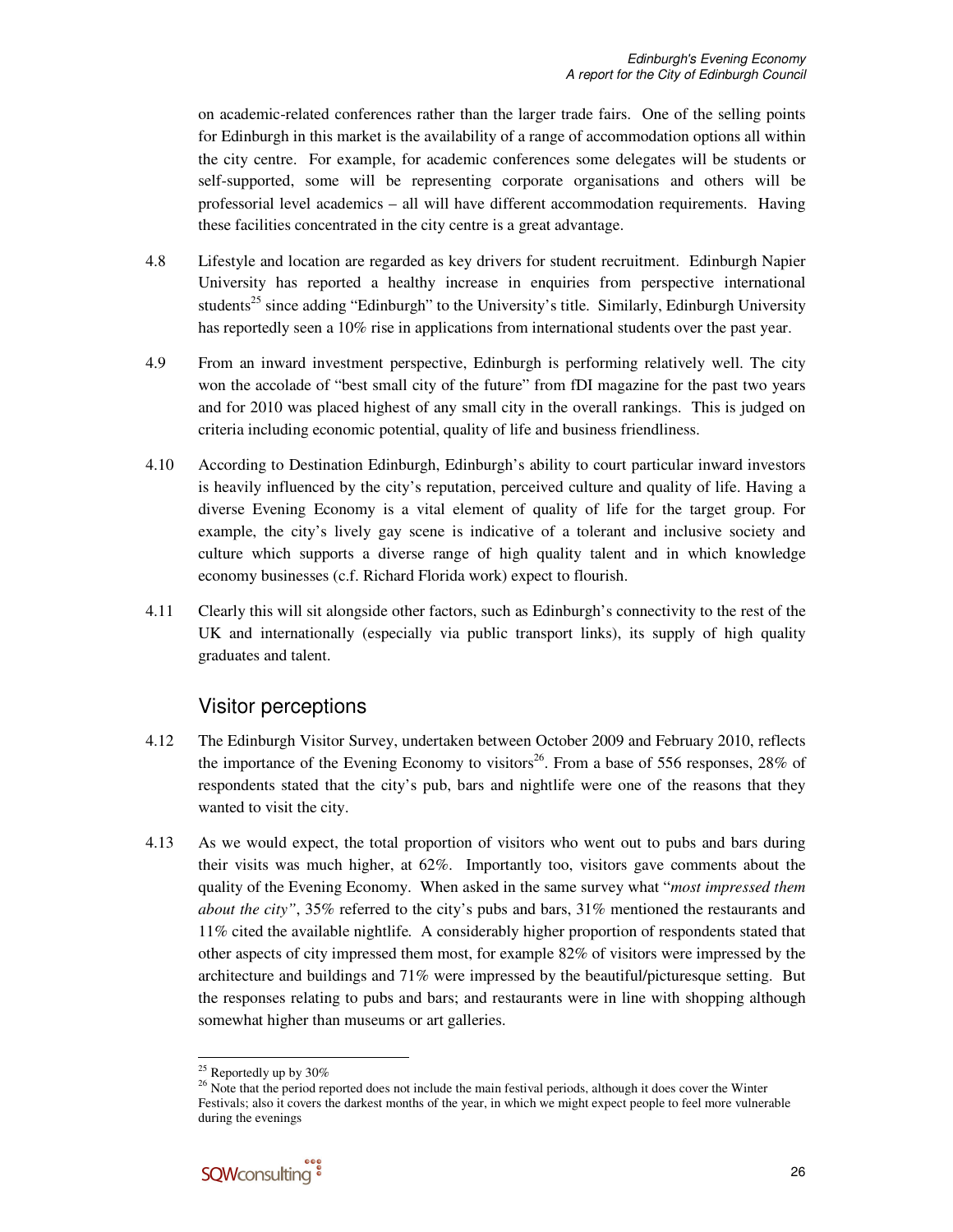4.14 Nightlife did not feature particularly highly, which could either be interpreted as the offer being not particularly impressive, or that it just wasn't an important factor to these visitors. The various responses are given in Table 4-1.

| Aspect of city                    | <b>Number</b> | Percentage |
|-----------------------------------|---------------|------------|
| Architecture/Buildings            | 556           | 82%        |
| Beautiful/ picturesque setting    | 482           | 71%        |
| Castle                            | 464           | 69%        |
| Old town                          | 459           | 68%        |
| Everything is in walking distance | 436           | 64%        |
| Historic town / buildings         | 431           | 64%        |
| Atmosphere/ ambiance              | 414           | 61%        |
| Plenty to do and see              | 376           | 56%        |
| Views                             | 372           | 55%        |
| Friendly / helpful people         | 356           | 53%        |
| Green spaces / gardens            | 263           | 39%        |
| Pubs / bars                       | 238           | 35%        |
| Everything / the whole city       | 230           | 34%        |
| Shopping                          | 215           | 32%        |
| <b>Restaurants</b>                | 208           | 31%        |
| Attractions                       | 198           | 29%        |
| Museums                           | 152           | 22%        |
| Art galleries                     | 95            | 14%        |
| Nightlife                         | 73            | 11%        |
| Aspect of nightlife               | 62            | 9%         |
| Don't know / not sure             | 3             | 0%         |

Table 4-1: Responses to 'What most impressed you about the city'

*Source: Edinburgh Visitor survey* 

- 4.15 Within another question in the same survey, few respondents reported any negatives affecting their enjoyment that related to the Evening Economy. Less than five percent (of less than half the full survey sample answering this question) mentioned drunkenness or drinking; noise or loudness or a feeling of being unsafe as aspects that would have improved their visit to Edinburgh.
- 4.16 The 2007 Business Improvement District (BID)<sup>27</sup> Benchmark of Attitudes Survey (2007) reported that a third of visitors<sup>28</sup> to the BID were in the area to visit the pubs and bars and a

 $\overline{\phantom{a}}$  $^{27}$  Edinburgh City Centre Management Business Improvement District: Benchmark of Attitudes, Report of key research findings, August 2007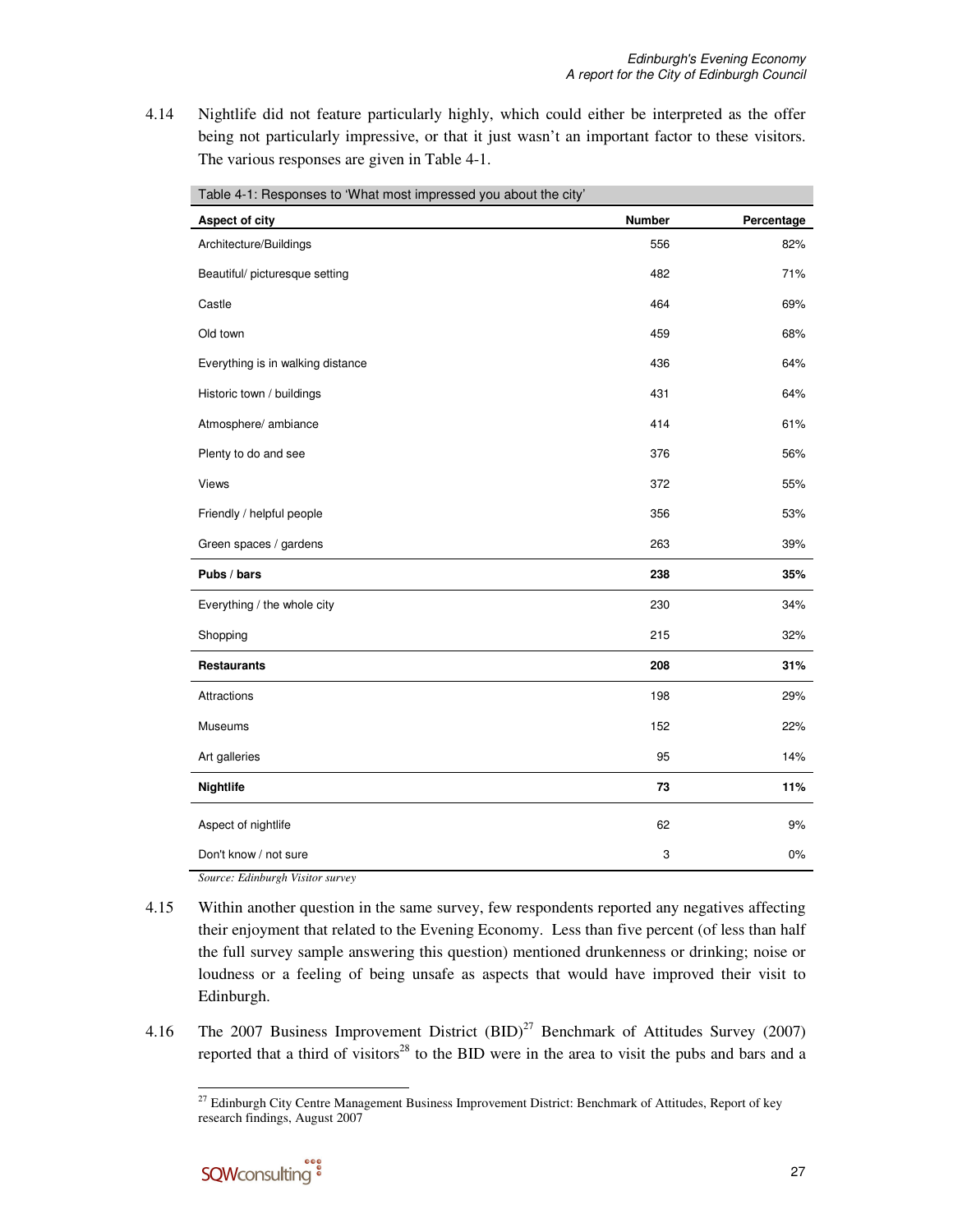further 15% were there to eat out in the evening. The quality of the city centre's pubs, clubs and restaurants is reflected by the fact that 61% of respondents stated that the quality of provision was the main reason for using eating and drinking in the BID area.

- 4.17 Respondents were also asked what aspects of the BID area they most disliked in the evening. Although the levels voicing concerns about "[not feeling] safe/worried about crime" are low at around 4%, almost one in five of those interviewed disliked the fact that Rose Street had "too many rowdy crowds". This survey would suggest that in some specific areas there are perceptions of rowdiness, which are perceived by some groups as a nuisance but are not being perceived necessarily as a threat to safety. It would be useful to use this as a baseline and to monitor trends.
- 4.18 Within the same survey, visitors were asked to rate on a scale of one to seven, the level of improvement required for different aspects of the BID. The results are summarised in Table 4-2. The final column gives the mean response for each aspect. Scores are from 1 (a lot of improvement needed) to 7 (needs no improvement). **Lower scores reflect a greater level of improvement required and vice versa**.
- 4.19 The scores show that feeling safe at night was far less of an issue for visitors than many other aspects of their visit. It does not indicate significant problems around perceptions of safety at a level that might deter visits.

 $\overline{\phantom{a}}$  $2<sup>28</sup>$  In this study, "visitor" refers to a group of visitors living within 40 minutes of Edinburgh; it does not include tourists from further afield.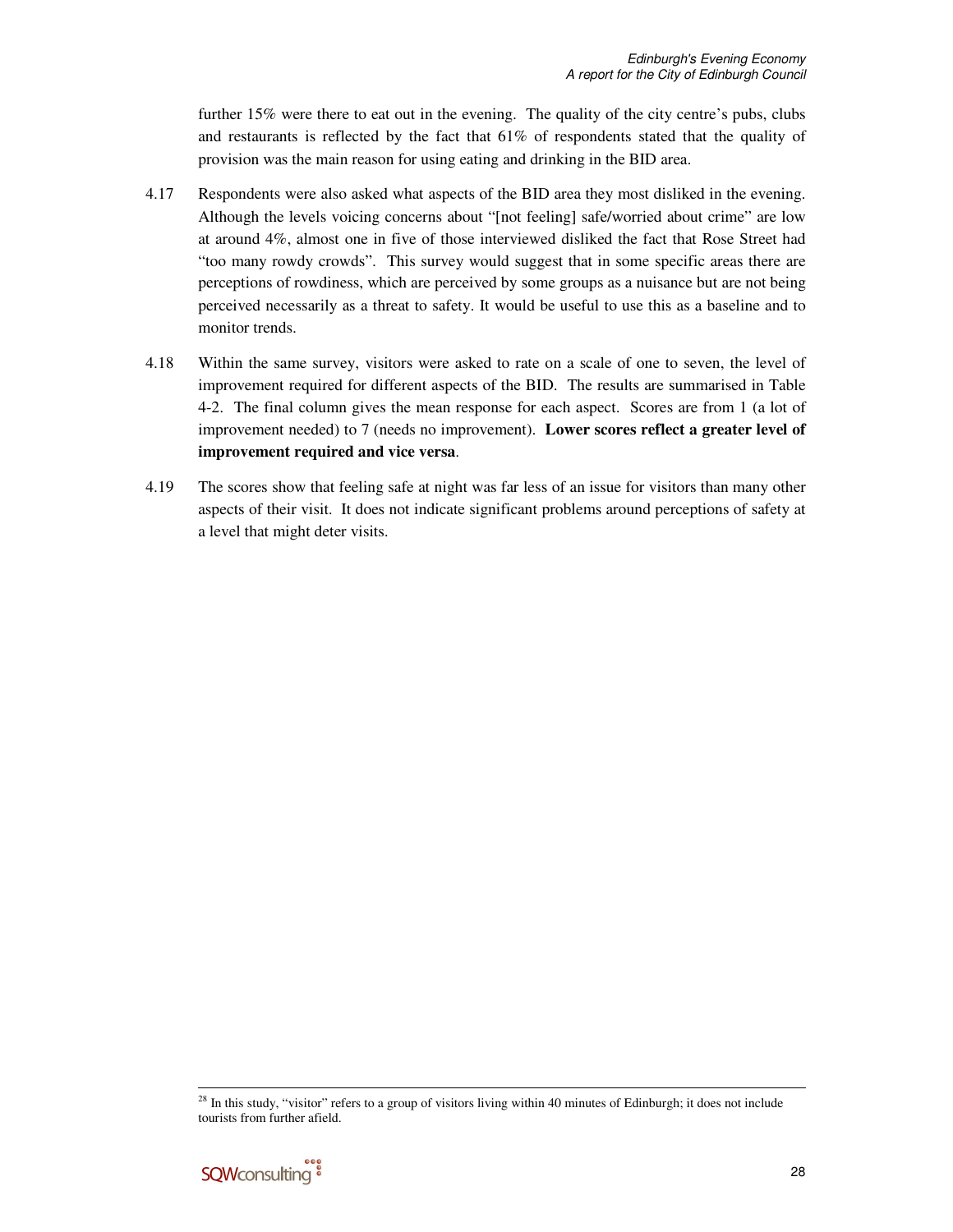| Table 4-2: Level of improvement required for aspects of BID |                                             |                |     |                         |     |     |                                                 |               |      |
|-------------------------------------------------------------|---------------------------------------------|----------------|-----|-------------------------|-----|-----|-------------------------------------------------|---------------|------|
|                                                             | a lot of<br>improv<br>ement<br>require<br>d |                |     |                         |     |     | <b>Needs</b><br>no<br>improv<br>ement<br>at all | Don't<br>know | Mean |
| Level of improvement $(1 – 7)$                              | 1                                           | $\overline{2}$ | 3   | $\overline{\mathbf{4}}$ | 5   | 6   | $\overline{7}$                                  |               |      |
| The cost of car parking                                     | 38%                                         | 19%            | 9%  | 6%                      | 2%  | 3%  | 2%                                              | 22%           | 2.13 |
| The availability of parking                                 | 32%                                         | 16%            | 11% | 8%                      | 5%  | 5%  | 5%                                              | 18%           | 2.43 |
| Ease of access by car                                       | 24%                                         | 24%            | 15% | 7%                      | 4%  | 8%  | 3%                                              | 15%           | 2.52 |
| Child/family friendliness                                   | 3%                                          | 8%             | 9%  | 12%                     | 17% | 34% | 7%                                              | 10%           | 3.17 |
| The cleanliness of the streets                              | 2%                                          | 6%             | 14% | 6%                      | 20% | 42% | 9%                                              | 1%            | 3.8  |
| The quality of shops                                        | 3%                                          | 5%             | 5%  | 6%                      | 19% | 51% | 10%                                             | 2%            | 3.82 |
| Quality of the pedestrian<br>signage                        | 0%                                          | 6%             | 5%  | 7%                      | 17% | 49% | 11%                                             | 4%            | 3.94 |
| Ease of access by public<br>transport                       | 2%                                          | 6%             | 3%  | 7%                      | 21% | 43% | 17%                                             | 1%            | 3.96 |
| The quality of restaurants/cafes                            | 1%                                          | 4%             | 5%  | 8%                      | 16% | 49% | 14%                                             | 2%            | 4.15 |
| The general atmosphere<br>/ambience                         | 0%                                          | 5%             | 6%  | 6%                      | 18% | 52% | 14%                                             | 0%            | 4.16 |
| The quality of pubs/clubs                                   | 1%                                          | 4%             | 5%  | 9%                      | 12% | 43% | 17%                                             | 9%            | 4.39 |
| The general attractiveness of<br>the area                   | 1%                                          | 6%             | 4%  | 4%                      | 8%  | 51% | 25%                                             | 0%            | 4.58 |
| Feeling safe when visiting<br>during the day                | 1%                                          | 5%             | 2%  | 2%                      | 13% | 54% | 24%                                             | 0%            | 5.34 |
| Feeling safe when walking<br>there in the evening/at night  | 3%                                          | 4%             | 9%  | 10%                     | 19% | 36% | 10%                                             | 8%            | 5.34 |

*Source: BID Benchmark of Attitudes Survey (2007)* 

- 4.20 The Scottish Household Survey asks respondents about their perceptions of safety when walking alone in the local neighbourhood after dark. The responses to this question, by local authority, are shown in Figure 4-1. For Edinburgh, three-quarters (74%) of respondents stated that they felt very safe or fairly safe when walking along in the local neighbourhood after dark. This is a very similar proportion as for Scotland as a whole (73%).
- 4.21 However, compared to other Scottish cities, Edinburgh is perceived as safer after dark. For example, a lower proportion of respondents stated that they felt very or fairly safe walking alone after dark in Aberdeen, Dundee or Glasgow.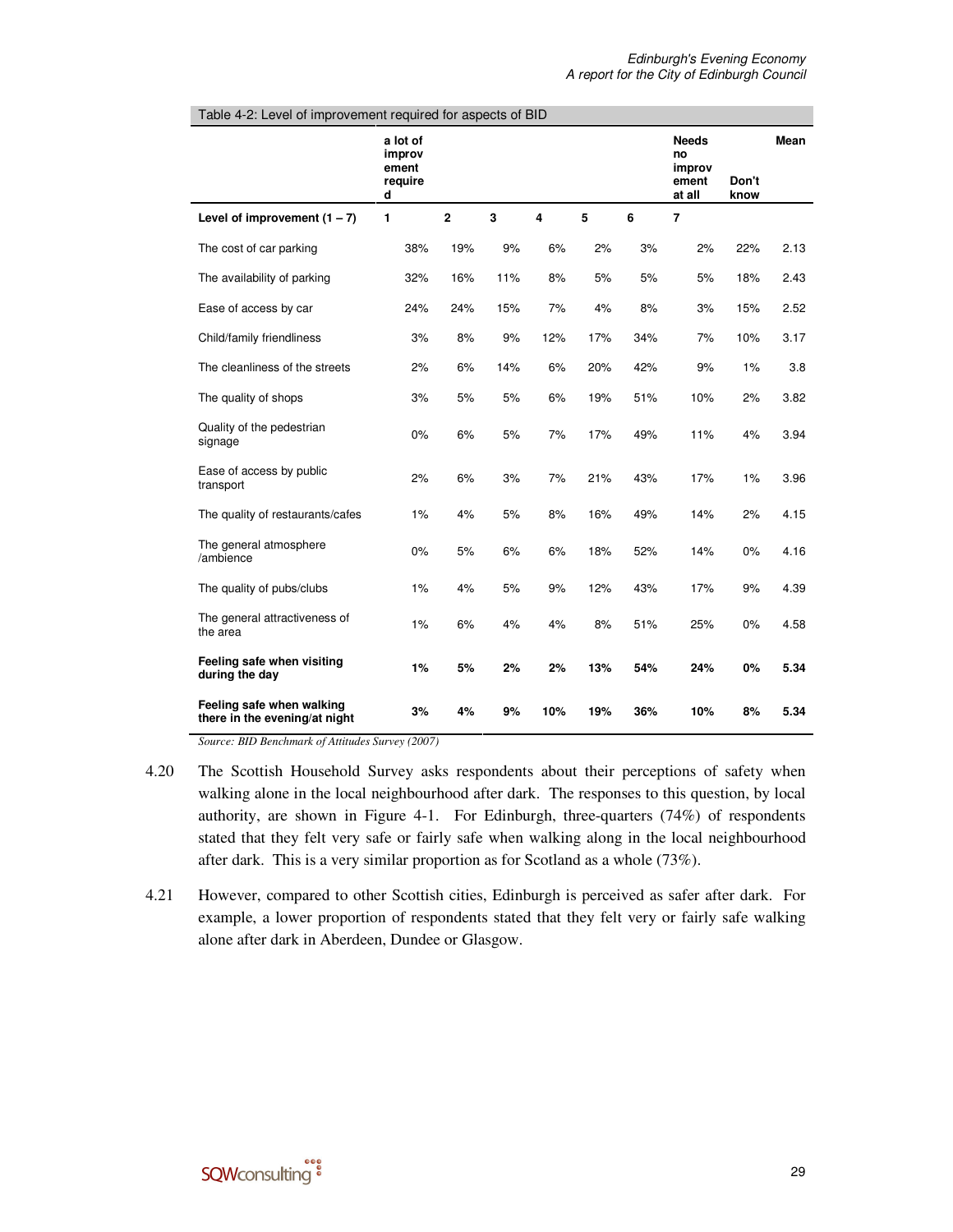

4.22 Further, other evidence also comes from the VisitScotland/HPI survey which compares perceptions of Scottish cities among UK residents. Edinburgh is by far the safest across these comparators, in the middle of the five for night-life and highest for culture, romance. These results indicate a fairly enviable balance of safety and strong cultural offer without being overly driven by night-life.

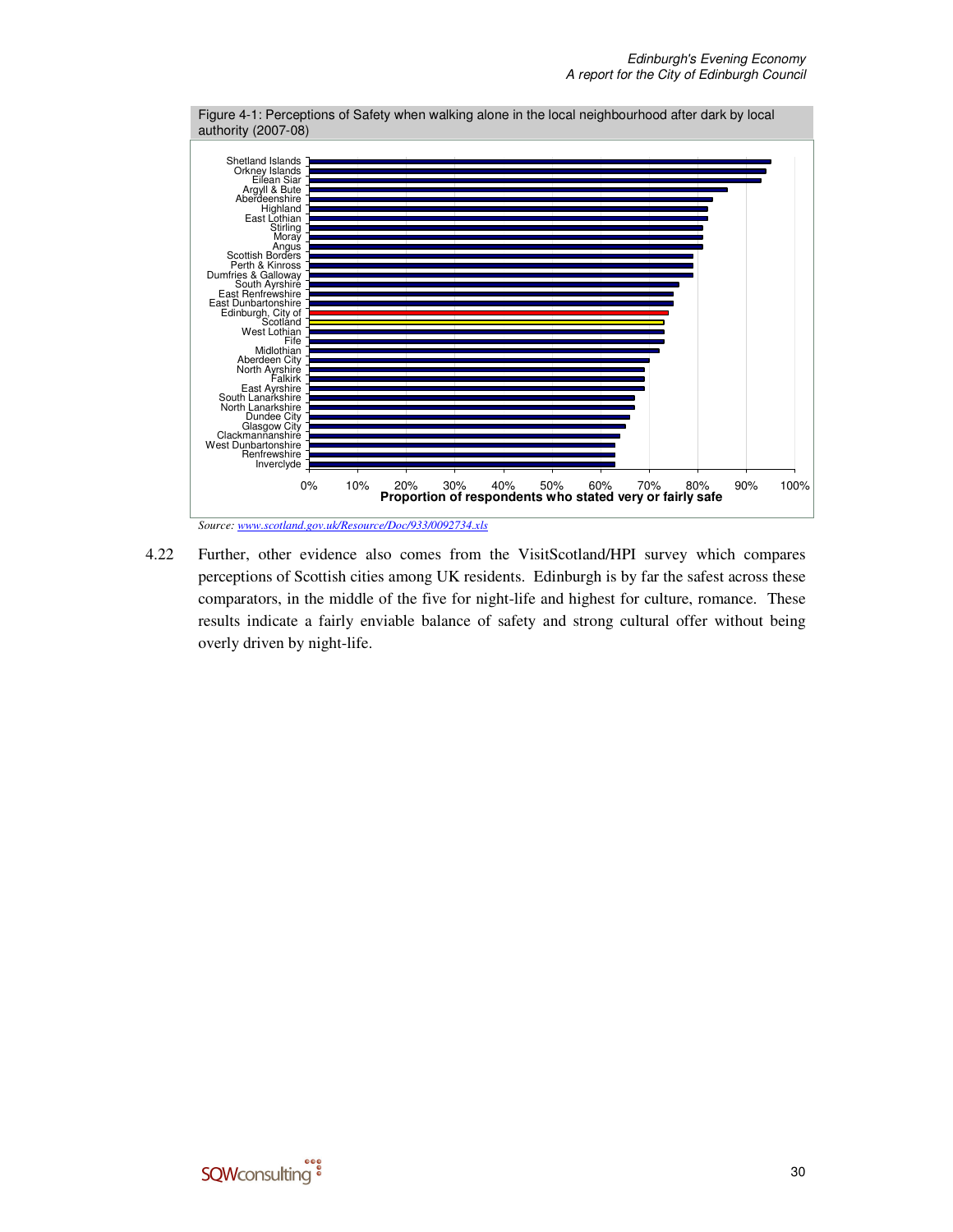|                                   | Liverpool | Glasgow | London | <b>Manchester</b> | Edinburgh |
|-----------------------------------|-----------|---------|--------|-------------------|-----------|
| A great city for shopping         | 26        | 31      | 80     | 56                | 40        |
| A city with great night life      | 40        | 34      | 73     | 60                | 45        |
| A beautiful city                  | 12        | 16      | 38     | 9                 | 79        |
| A city with warm friendly people  | 37        | 30      | 15     | 25                | 47        |
| It's a city I would feel safe in  | 16        | 16      | 25     | 19                | 51        |
| A city which is great for culture | 30        | 33      | 62     | 23                | 68        |
| A romantic city                   | 4         | 5       | 24     | 3                 | 56        |
| A city people are talking about   | 24        | 25      | 49     | 32                | 54        |
| A great city to go to with group  | 37        | 36      | 61     | 44                | 58        |
| It's a fun & lively city          | 43        | 38      | 64     | 48                | 51        |
| All average score                 | 26.9      | 26.4    | 49.1   | 31.9              | 54.9      |

Table 4-3: VisitScotland/HPI UK residents' perceptions survey Q2 2007 results

*Source: VisitScotland* 

### Conclusion

- 4.23 Based on these data that Edinburgh's Evening Economy has a good balance, being neither the main reason for visiting (which could potentially dominate its reputation and have negative effects on some of its markets), nor a reason for not visiting. Evening Economy problems would be expected to show up in perceptions of safety, but Edinburgh consistently scores well against safety worries among visitors. There are some exceptions to this and perhaps more research could be carried out to look at bottlenecks and to assess if there are detrimental effects occurring to the micro-economies of these areas of the city (e.g. Cowgate was mentioned anecdotally by several consultees; Rose Street from the BID survey).
- 4.24 Overall, it is useful to monitor attitudes and experiences of visitors to Edinburgh City Centre to ensure that their perceptions of the Evening Economy and associated rowdiness and/or safety/security perceptions do not change significantly.

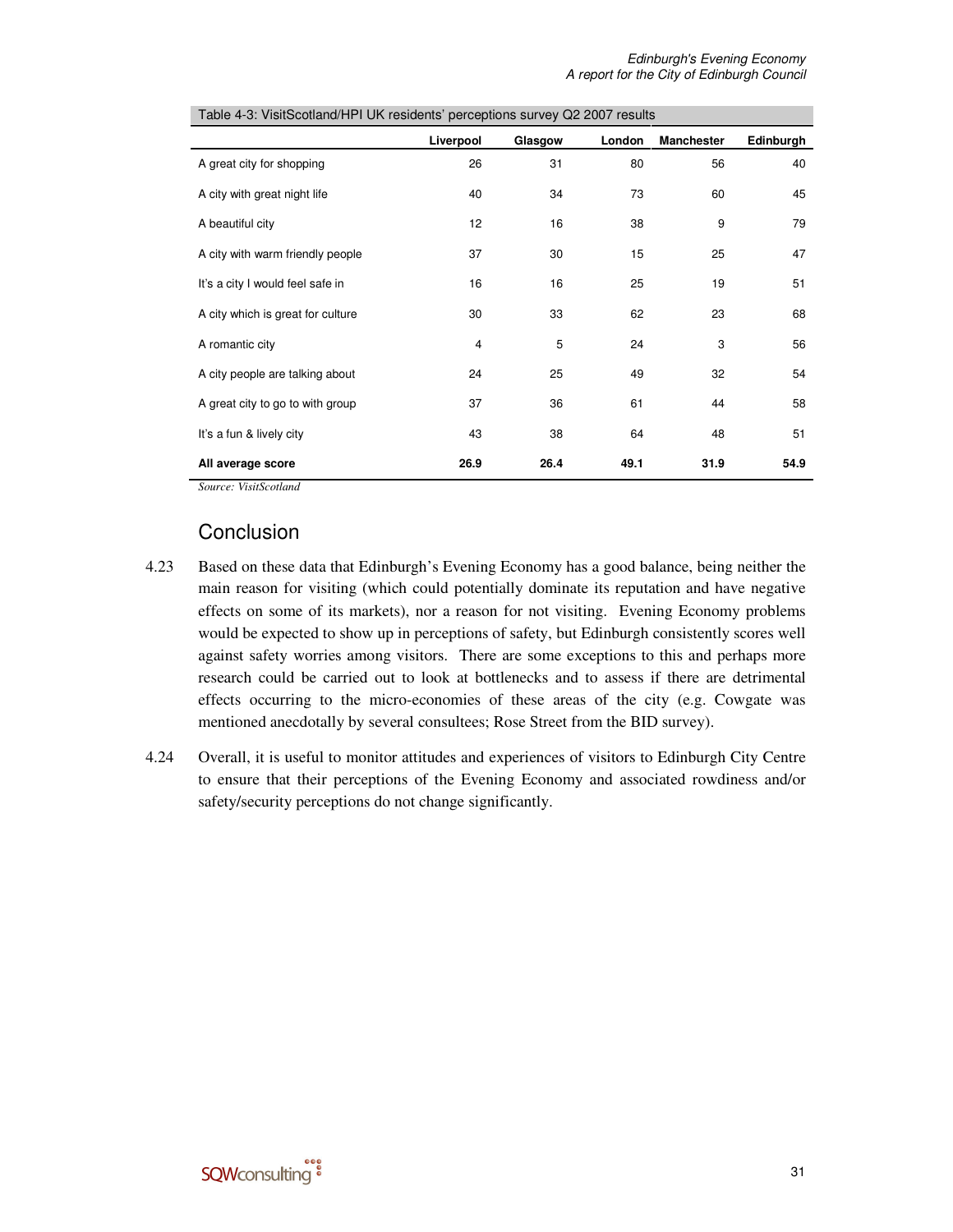## **5: Conclusions and recommendations**

## Summary

- 5.1 The Evening Economy plays a very important role in Edinburgh. The City Council has more licensed premises than any other local authority in Scotland, reflecting the demand from visitors, students and residents, but in terms of premises per head of the population Edinburgh is similar to other Scottish cities. According to The City of Edinburgh Licensing data, there were a total of 732 licensed public houses, 181 restaurants and 147 hotels across the city.
- 5.2 The Edinburgh City Centre ward boundaries mean that it has one of the largest numbers of businesses of any ward in the UK. This also means that it covers a large number of Evening Economy businesses relative to other wards. The Annual Business Inquiry data shows that Edinburgh City Centre has:
	- 110 accommodation providers
	- 358 restaurants
	- 203 bars
- 5.3 There is still a fairly significant concentration which might be seen as an advantage, giving the city a great deal of diversity within a relatively small geographical area. Evening Economy businesses make up around 11% of all businesses within the Edinburgh City Centre ward, more than the central wards in big cities like Liverpool, Manchester or Birmingham, but less than the central wards in some smaller tourist cities and towns like York, Bath and Blackpool.
- 5.4 Edinburgh's Evening Economy businesses employ 21,700 people (around 11% of total employment in the city). Of these, more than half (11,817) work within the City Centre ward which represents almost 14% of all employment in the City Centre ward. This is a higher number than works in retail, but less than in financial intermediation.
- 5.5 It is estimated that just over 40% of all of Edinburgh's Evening Economy businesses are in the city centre ward.
- 5.6 Using the employment data and broad figures for GVA per employee the report estimates that the Evening Economy businesses in Edinburgh generate around £440 million of GVA. This represents 7% of the city's total.
- 5.7 The ABI data indicates that turnover of businesses in the accommodation and food and drink sectors is just under £900 million. Tourism data collected for the City Council by Global Tourism Solutions (UK) Ltd and adjusted for a full year indicates that £376 million is spent by visitors on accommodation. A broad conclusion would be that resident expenditure on food and drink is likely to be greater than that of visitors.